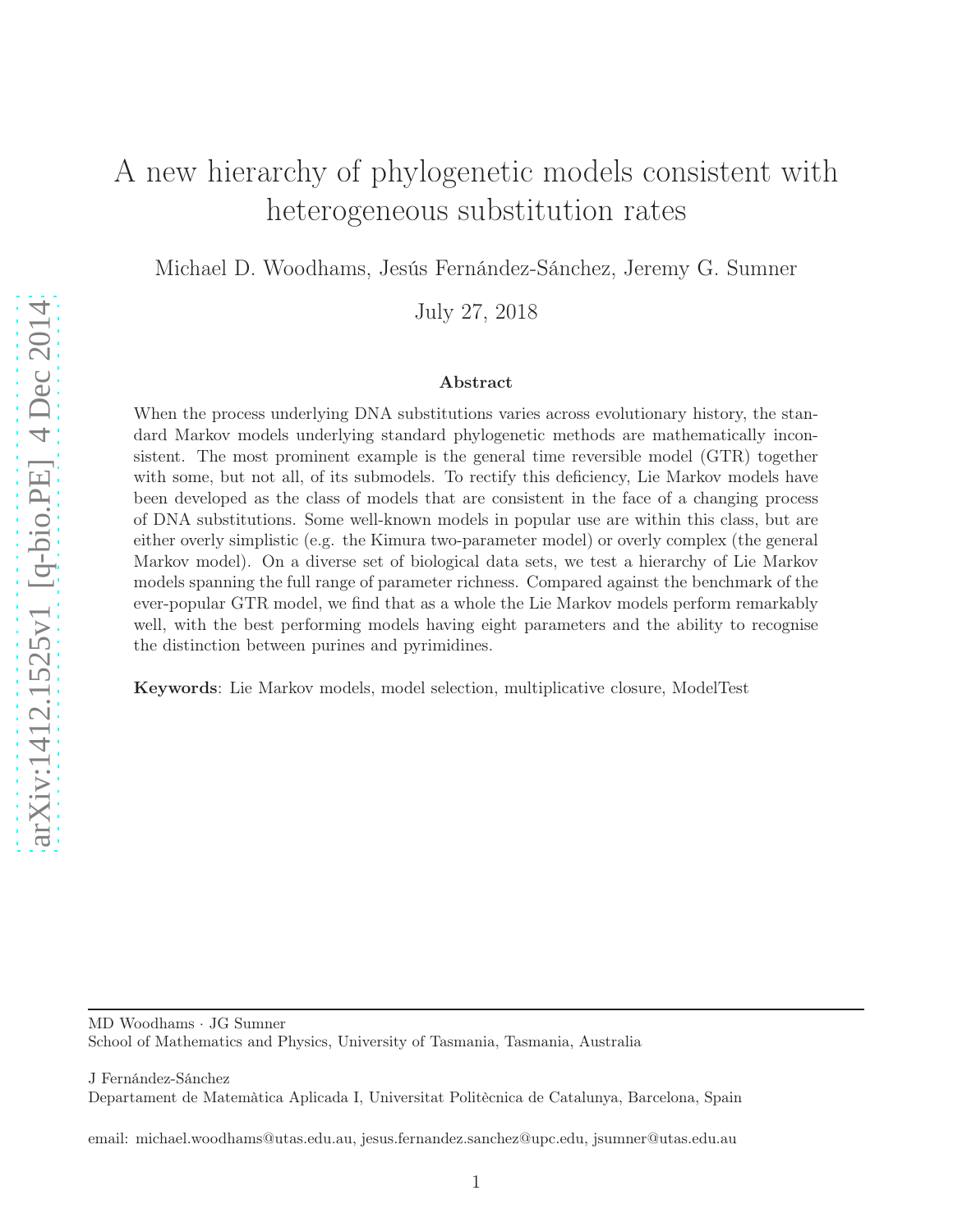### 1 Introduction and Motivation

Exclusively from a mathematical point of view, [Sumner et al.](#page-18-0) [\[2012a](#page-18-0)] introduced the Lie Markov models of DNA evolution which have the property of closure under matrix multiplication. In section [3,](#page-3-0) we will give a detailed explanation of what is meant by closure and why it is of practical importance, but essentially it ensures that an inhomogeneous process (where rate matrices from a particular model change with time) is equivalent to an "average" homogeneous process (using rate matrices obtainable from the same model). Models which do not have this property (notably including GTR [\[Sumner et al.](#page-18-0), [2012a](#page-18-0)]) have a consistency problem when modeling an inhomogeneous process: if a sequence evolves for a time under one set of GTR rate parameters, then for a time under a different set of GTR rate parameters, the joint probabilities (pattern frequencies) between the start and end of this process cannot (in general) be described by a single GTR model. One consequence of this is that, in an inhomogeneous GTR model (i.e. different GTR Markov matrices on each branch of a tree), pruning the tree changes the distribution of site patterns achievable at the remaining taxa. Thus a "closed" model can be defined in the narrow sense that the Markov matrices are closed under matrix multiplication, but also in a broader sense in which the corresponding phylogenetic model (as a set of candidate site pattern distributions) is "closed" under pruning of the tree (via marginalization), with the former implying the latter. The practical significance of model misspecification that can occur when implementing a model that is not closed under matrix multiplication has been explored by [Sumner et al.](#page-19-0) [\[2012b\]](#page-19-0).

[Sumner et al.](#page-18-0) [\[2012a](#page-18-0)] derived the hierarchy of Lie Markov models with maximal symmetry (those that treat all nucleotides equivalently). This hierarchy consists of the Jukes-Cantor (oneparameter) model [\[Jukes and Cantor,](#page-18-1) [1969](#page-18-1)], the K3ST (three-parameter) model [\[Kimura,](#page-18-2) [1981\]](#page-18-2), the F81 (four-parameter) model [\[Felsenstein](#page-17-0), [1981\]](#page-17-0), the general Markov (twelve-parameter) model [\[Barry and Hartigan](#page-17-1), [1987](#page-17-1)], and a previously unknown six-parameter model "F81+K3ST", which has rate matrices that are the sum of F81 and K3ST rate matrices. In [Sumner et al.](#page-19-0) [\[2012b](#page-19-0), Table 2], these models were compared to GTR under an Akaike Information Criterion [Akaike](#page-17-2) [\[1974](#page-17-2)] framework. There it was found that F81+K3ST was marginally superior to GTR on one data set (human mitochondrial genomes), and markedly inferior on the other four data sets examined. Despite its novelty, a practical disadvantage of the F81+K3ST model is that it does not account for the biological fact that transitions occur at higher rate than transversions [\[Kimura](#page-18-3), [1980](#page-18-3), [1981\]](#page-18-2).

It is the purpose of this paper to explore a larger hierarchy of "RY" Lie Markov models sensitive to the grouping of nucleotides into purines (R) and pyrimidines (Y). This hierarchy was derived in [Fernández-Sánchez et al.](#page-17-3) [\[2014](#page-17-3)] and totals 37 models capable of distinguishing transitions from transversions. To illustrate the various technical issues that arise when using these models, in section [2](#page-2-0) we explore in detail a relatively simple five-parameter model taken from the hierarchy. In section [3,](#page-3-0) we give a construction of the Lie Markov models in a manner that is friendly to non-mathematicians, and discuss how the hierarchy of purine/pyrimidine models can be extended to include models distinguishing different DNA substitution pairs. In section [4,](#page-6-0) we test the Lie Markov models for biological plausibility on a range of real data sets comparing directly to known, popular models (particularly GTR and HKY [\[Hasegawa et al.](#page-18-4), [1985\]](#page-18-4)). In section [5,](#page-9-0) we examine the nesting relationships of the models within the hierarchy. In section [6,](#page-11-0) we present some alternative parameterizations of the model hierarchy, and in section [7](#page-14-0) explore issues around the stochasticity of "average" rate matrices.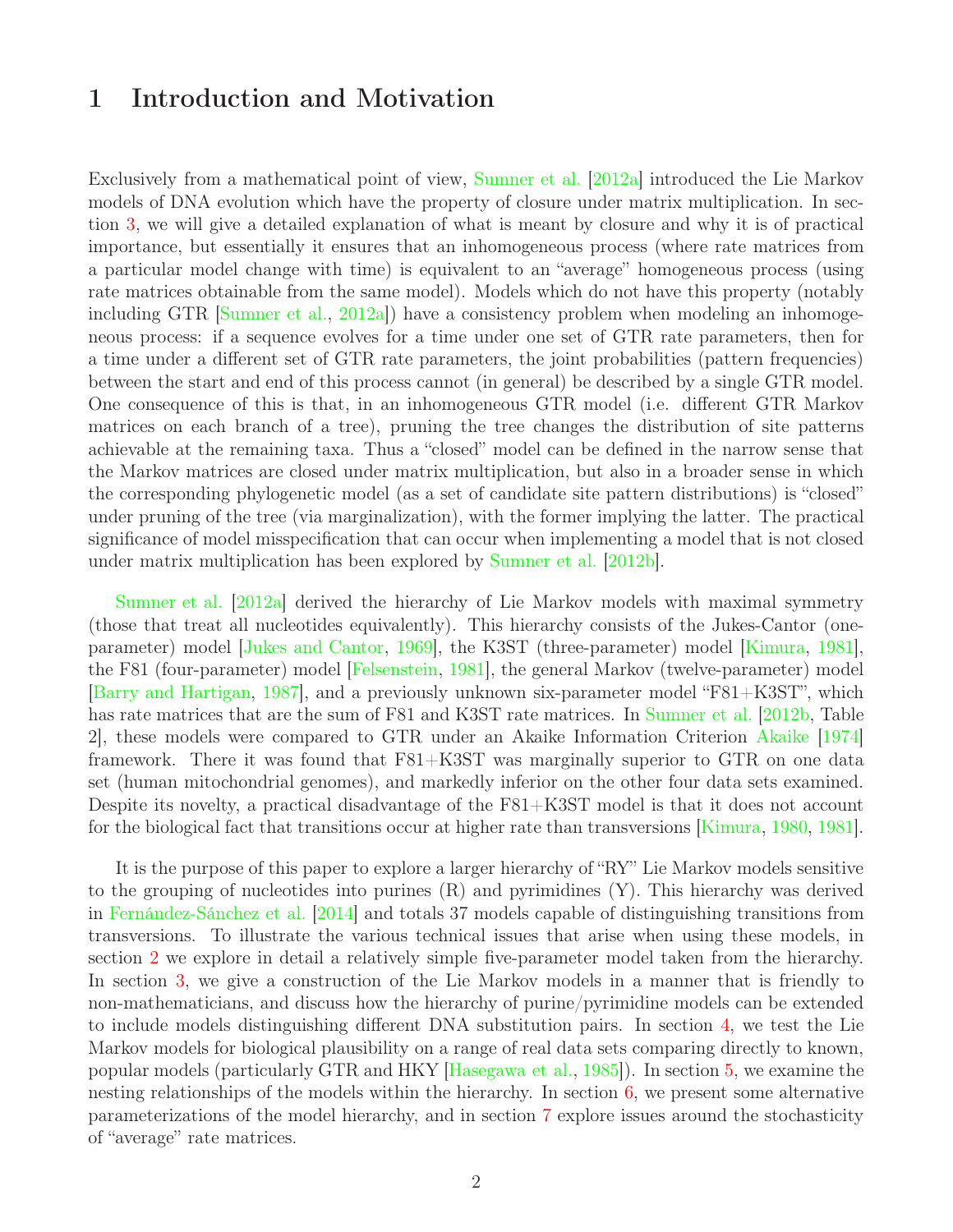#### Acknowledgements

We would like to thank Barbara Holland for constructive criticism of manuscript. This research was conducted with support from ARC Future Fellowship FT100100031, JGS was supported by Discovery Early Career Fellowship DE130100423, and JFS was supported by the Spanish Government MTM2012-38122-C03-01, and Generalitat de Catalunya, 2014SGR 634.

### <span id="page-2-0"></span>2 Example Lie Markov model: RY5.6b

To motivate the rest of our discussion, we start by presenting one of the RY Lie Markov models in detail. First we note some notational conventions and definitions. The column of a rate or Markov matrix indicates the initial state of the base, and the row the final state, hence rate matrices have columns which sum to zero (and Markov matrix columns sum to one). The rows and columns are indexed by the DNA bases in the order A, G, C, T. This deviation from standard alphabetical order groups the purines and pyrimidines, making the relations among matrix entries more apparent. The term "stochastic" when applied to a rate matrix means that all off-diagonal entries are nonnegative, and when applied to a Markov matrix means all entries are non-negative. We refer to the number of independent parameters in a Lie Markov model as its "dimension".

<span id="page-2-1"></span>The rate matrices of model RY5.6b can be expressed as

$$
Q_{5.6b} = \begin{pmatrix} -3a - a_1 + d + e_1 & a + a_1 + d + e_1 & a + d + e_1 & a + d + e_1 \\ a + a_1 + d - e_1 & -3a - a_1 + d - e_1 & a + d - e_1 & a + d - e_1 \\ a - a_2 - d + e_2 & a - a_2 - d + e_2 & -3a - a_1 - d + e_2 & a + a_1 - d + e_2 \\ a - a_2 - d - e_2 & a - a_2 - d - e_2 & a + a_1 - d - e_2 & -3a - a_1 - d - e_2 \end{pmatrix}.
$$
 (1)

The "5" in the model name indicates that this is a five dimensional model, with parameters  $a, a_2, d, e_1, e_2$ . (The choice of parameter labels will be explained in section [3\)](#page-3-0). Note that we can multiply  $Q_{5.6b}$  by a scalar and remain in the model. If one prefers to think of models as containing only rate matrices of a given scale (e.g. fixed trace) then this is a four dimensional model. (The trace of a matrix is the sum of elements on the main diagonal, and for a rate matrix acting on a sequence with equal base frequencies, the trace is proportional to the mutation rate.) Note that the entries of the rate matrix are linear expressions in the parameters; this is a feature of all Lie Markov models, but not of the GTR and related models.

The reader should be alarmed by the appearance of minus signs in the off-diagonal entries of the rate matrix in equation [\(1\)](#page-2-1). Unfortunately, there are no simple constraints on the parameters  $a, a_2, d, e_1, e_2$  which restrict to exactly the set of stochastic matrices of this form. A reformulation solves this problem and illuminates the model structure significantly:

<span id="page-2-2"></span>
$$
Q_{5.6b} = \begin{pmatrix} * & \alpha + \rho_A & \beta + \rho_A & \beta + \rho_A \\ \alpha + \rho_G & * & \beta + \rho_G & \beta + \rho_G \\ \beta + \rho_C & \beta + \rho_C & * & \alpha + \rho_C \\ \beta + \rho_T & \beta + \rho_T & \alpha + \rho_T & * \end{pmatrix}
$$
(2)

where the "∗" stand for the values required for the columns to sum to zero. Now Q is stochastic so long as the parameters are all positive:  $\alpha$ ,  $\beta$ ,  $\rho_A$ ,  $\rho_G$ ,  $\rho_T \geq 0$ , but the cost of this reformulation is that we are now using six parameters to express a five dimensional model. The resulting parameter redundancy is expressed by

$$
Q_{5.6b}(\alpha,\beta,\rho_A,\rho_G,\rho_C,\rho_T)=Q_{5.6b}(\alpha+\delta,\beta+\delta,\rho_A-\delta,\rho_G-\delta,\rho_C-\delta,\rho_T-\delta),
$$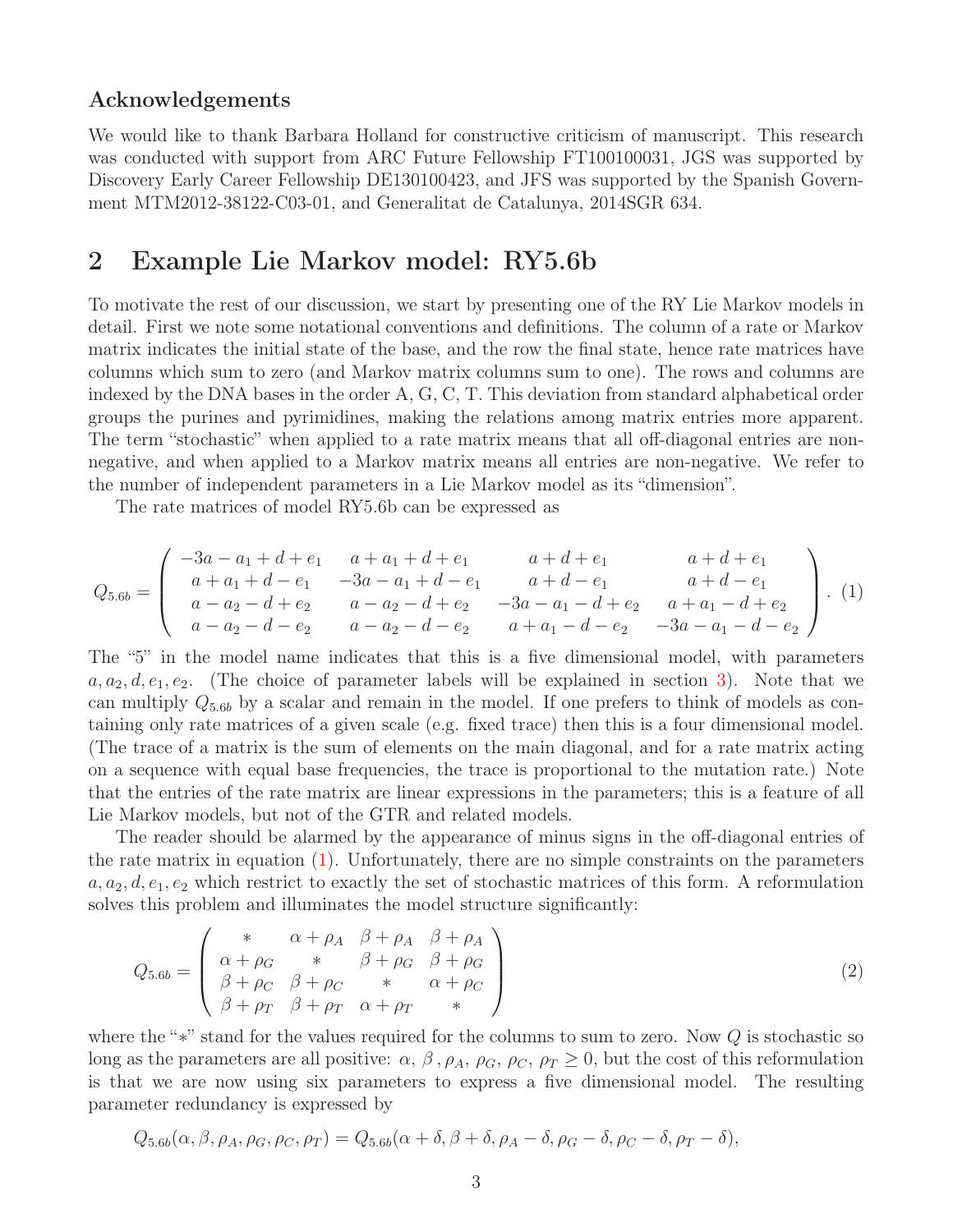for all choices  $\delta$ . The ability to express the model with six non-negative parameters is due to the set of stochastic rate matrices of this model forming a polyhedral cone having six "rays", this being the origin of the "6" in the model name. Rays are more fully explained in [Fernández-Sánchez et al.](#page-17-3) [\[2014](#page-17-3)].

While all the Lie Markov models can be formulated in this way, most of them acquire redundant parameters – in some cases many redundant parameters – to ensure stochastic rate matrices. In section [6](#page-11-0) we will explore some alternative parameterizations which generate, for computational purposes, the set of stochastic rate matrices of a Lie Markov model with relatively simple parameter constraints and without redundant parameters.

The matrix [\(2\)](#page-2-2) also reveals that model 5.6b can be thought of as the sum of the Kimura two substitution type (K2ST) model [\[Kimura](#page-18-3), [1980\]](#page-18-3) (parameters  $\alpha$ ,  $\beta$ ) and the F81 model [\[Felsenstein](#page-17-0), [1981](#page-17-0)] (parameters  $\rho_A$ ,  $\rho_G$ ,  $\rho_C$ ,  $\rho_T$ ). If we changed the additions in matrix [\(2\)](#page-2-2) to multiplication, we would have the HKY model [\[Hasegawa et al.,](#page-18-4) [1985\]](#page-18-4). Most of the Lie Markov models are not so easily related to existing models.

The defining features of the RY Lie Markov models (illustrated here by RY5.6b) are two fold: Firstly, the Markov matrices obtained from this model are closed under matrix multiplication (this is what makes the model "Lie Markov"). This means that if  $M_1$  and  $M_2$  are Markov matrices obtained by taking the matrix exponential of two (distinct) rate matrices from the model, then we can expect the product  $M_1M_2$  to be obtainable as the matrix exponential of a third RY5.6b rate matrix. Secondly, the model recognizes the groupings of nucleotides into purines and pyrimidines (this is easily seen by inspection of matrix [\(2\)](#page-2-2)). The simple idea is that any interchange of nucleotides that preserves the purine/pyrimidine grouping will correspond to a row and column permutation of an RY5.6b rate matrix that will produce another RY5.6b rate matrix.

It is also worth noting that model RY5.6b can have any equilibrium frequencies of bases (under a suitable choice of rate parameters). The easiest way to see this is to notice model 5.6b has F81 as a submodel, and F81 can have any equilibrium base frequencies. This is not a general property of Lie Markov models — as noted above, the Jukes-Cantor (JC) and Kimura 3 substitution type (K3ST) models are Lie Markov models, but these have uniform base frequencies at equilibrium. The details of the equilibrium base frequencies achievable by the Lie Markov models are given in section [5.](#page-9-0)

### <span id="page-3-0"></span>3 Constructing the Lie Markov Models

Under a continuous-time formulation with time parameter t, a Markov matrix  $M$ , whose elements are the probabilities of nucleotide substitutions, is constructed from a rate matrix  $Q$  by matrix exponentiation:

$$
M = \exp(Qt) = I + Qt + \frac{Q^2t^2}{2!} + \frac{Q^3t^3}{3!} + \dots
$$

Fix a model (e.g. GTR or Kimura's K2ST), and take any two rate matrices  $Q_1$  and  $Q_2$  from the model. Suppose there exists stochastic  $\widehat{Q}$  such that  $\exp(\widehat{Q}(t_1 + t_2)) = \exp(Q_1t_1) \exp(Q_2t_2)$ , we would like  $\widehat{Q}$  to be in the same model. Putting aside the caveat "if  $\widehat{Q}$  exists" – in most cases  $\widehat{Q}$  will exist as long as  $Q_1$  and  $Q_2$  are not too different – this would appear a natural condition to ask of a model, especially if one expects some time-inhomogeneity in the DNA substitution process.

For this property to hold for an given Markov model, [Sumner et al.](#page-18-0) [\[2012a\]](#page-18-0) have shown that is a sufficient condition that the subset of rate matrices that define the model be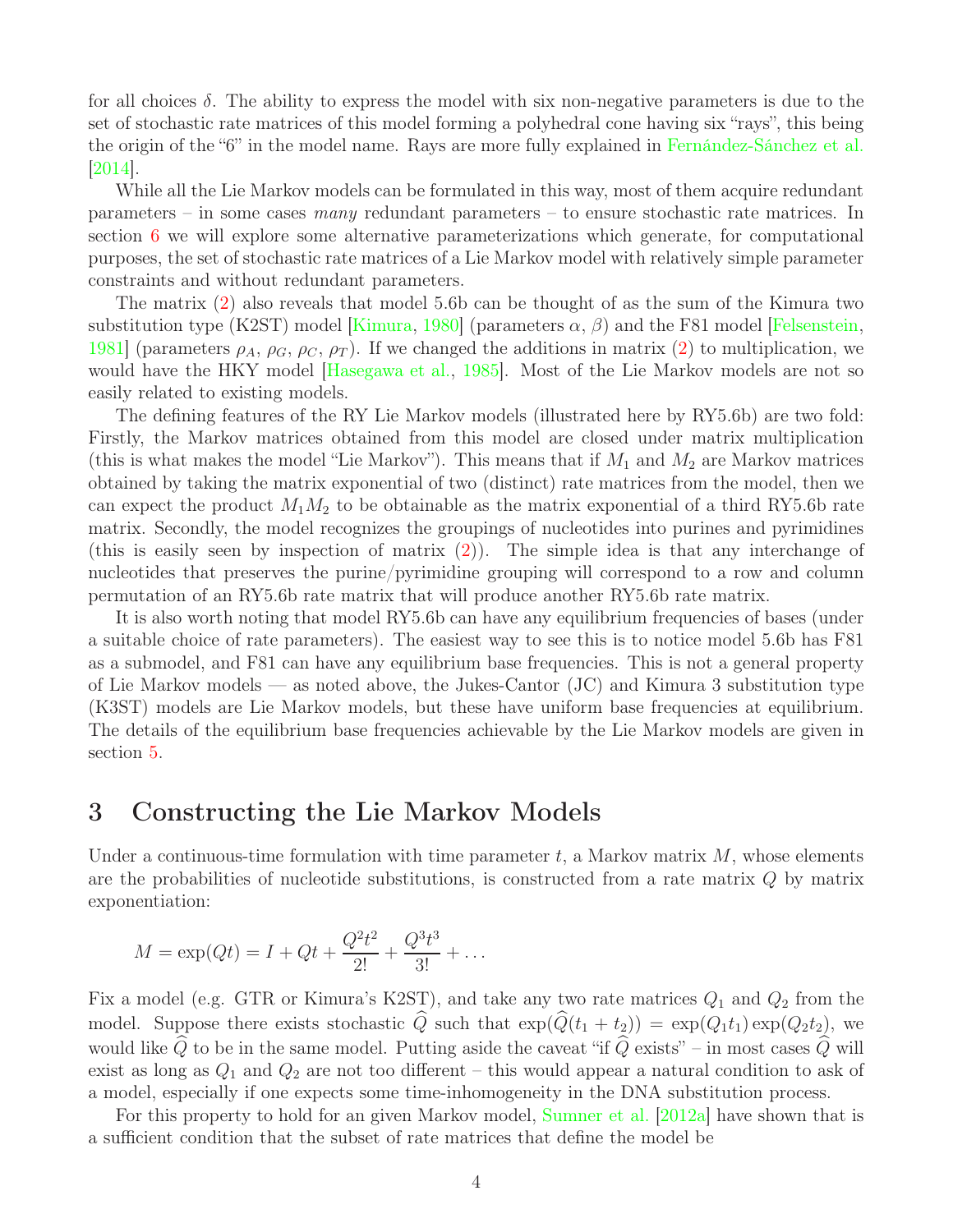$$
A = \begin{pmatrix} -3 & +1 & +1 & +1 \\ +1 & -3 & +1 & +1 \\ +1 & +1 & -3 & +1 \\ +1 & +1 & +1 & -3 \end{pmatrix} \quad A_1 = \begin{pmatrix} -1 & +1 & 0 & 0 \\ +1 & -1 & 0 & 0 \\ 0 & 0 & -1 & +1 \\ 0 & 0 & +1 & -1 \\ 0 & 0 & +1 & -1 \\ -1 & +1 & 0 & 0 \\ -1 & +1 & 0 & 0 \end{pmatrix} \quad D_1 = \begin{pmatrix} -1 & +1 & 0 & 0 \\ +1 & -1 & 0 & 0 \\ 0 & 0 & +1 & -1 \\ 0 & 0 & +1 & -1 \\ 0 & 0 & -1 & +1 \\ 0 & 0 & -1 & +1 \end{pmatrix} \quad D = \begin{pmatrix} 0 & 0 & +1 & -1 \\ 0 & 0 & -1 & +1 \\ +1 & +1 & 0 & 0 \\ -1 & +1 & 0 & 0 \\ -1 & -1 & -1 & -1 \\ -1 & -1 & -1 & -1 \end{pmatrix}
$$
  
\n
$$
E_2 = \begin{pmatrix} 0 & 0 & 0 & 0 \\ -1 & -1 & -1 & -1 \\ 0 & 0 & 0 & 0 \\ 0 & 0 & 0 & 0 \\ 0 & 0 & 0 & 0 \\ -1 & -1 & -1 & -1 \end{pmatrix} \quad E_2 = \begin{pmatrix} 0 & 0 & 0 & 0 \\ 0 & 0 & -1 & +1 \\ 0 & 0 & 0 & 0 \\ 0 & 0 & 0 & 0 \\ 0 & 0 & 0 & 0 \\ -1 & -1 & +1 & +1 \\ -1 & -1 & -1 & -1 \end{pmatrix} \quad G_2 = \begin{pmatrix} 0 & 0 & +1 & -1 \\ 0 & 0 & +1 & -1 \\ 0 & 0 & +1 & -1 \\ 0 & 0 & -1 & +1 \\ 0 & 0 & -1 & +1 \\ 0 & 0 & -1 & +1 \end{pmatrix}
$$
  
\n
$$
A_2 = \begin{pmatrix} 0 & +2 & -1 & -1 \\ +2 & 0 & -1 & -1 \\ -1 & -1 & 0 & +2 \\ -1 & -1 & +2 & 0 \end{pmatrix}
$$

<span id="page-4-0"></span>Table 1: The rate matrices of RY Lie Markov models are linear combinations of basis matrices. Each model uses a subset of the twelve matrices listed here. Under some circumstances it is mathematically convenient to replace  $A_1$  with the thirteenth matrix,  $A_2 = 3A_1 - A$ .

- (i) closed under addition and scalar multiplication (i.e. the set forms a vector space), and
- (ii) closed under matrix *commutator (Lie)* brackets, i.e..  $[Q_1, Q_2] := Q_1 Q_2 Q_2 Q_1$  is also in the space.

For the purpose of these conditions we are forced to include non-stochastic rate matrices in the discussion, for example  $[Q_1, Q_2]$  is often not stochastic. Together these conditions demand that the model forms a Lie algebra. Any continuous time Markov model which satisfies these conditions is referred to as a "Lie Markov model".

As stated in the introduction, [Sumner et al.](#page-18-0) [\[2012a](#page-18-0)] derived the set of Lie Markov models that treat each nucleotide on an equal footing. [Fernández-Sánchez et al.](#page-17-3) [\[2014](#page-17-3)] went further and characterized the "RY" Lie Markov models which have a symmetry condition that allow one pairing of DNA bases (canonically the RY pairing: AG and CT) to be treated differently from other pairings. We reiterate the essential results here without further discussion as to how they were obtained.

Each RY Lie Markov model has rate matrices which are a linear combination of basis matrices chosen from a set of 12 (table [1\)](#page-4-0). Not all subsets of these basis matrices yield a Lie Markov model. The list of the 37 that do is given in table [2.](#page-5-0) We adopt a convention that the variable used for the weight of a basis matrix is the same as the basis matrix name, but in lower-case, e.g.  $e_1$  is the weight of  $E_1$ , hence the choice of variable names in matrix  $(1)$ .

If we take the basis matrices in table [1](#page-4-0) as having rows and columns labeled in our canonical order A, G, C, T, then AG and CT are the distinguished pairings, and we can describe this as an RY model (puRine/pYrimidine). Alternatively if we label the basis matrices in the order  $A, T, C$ ,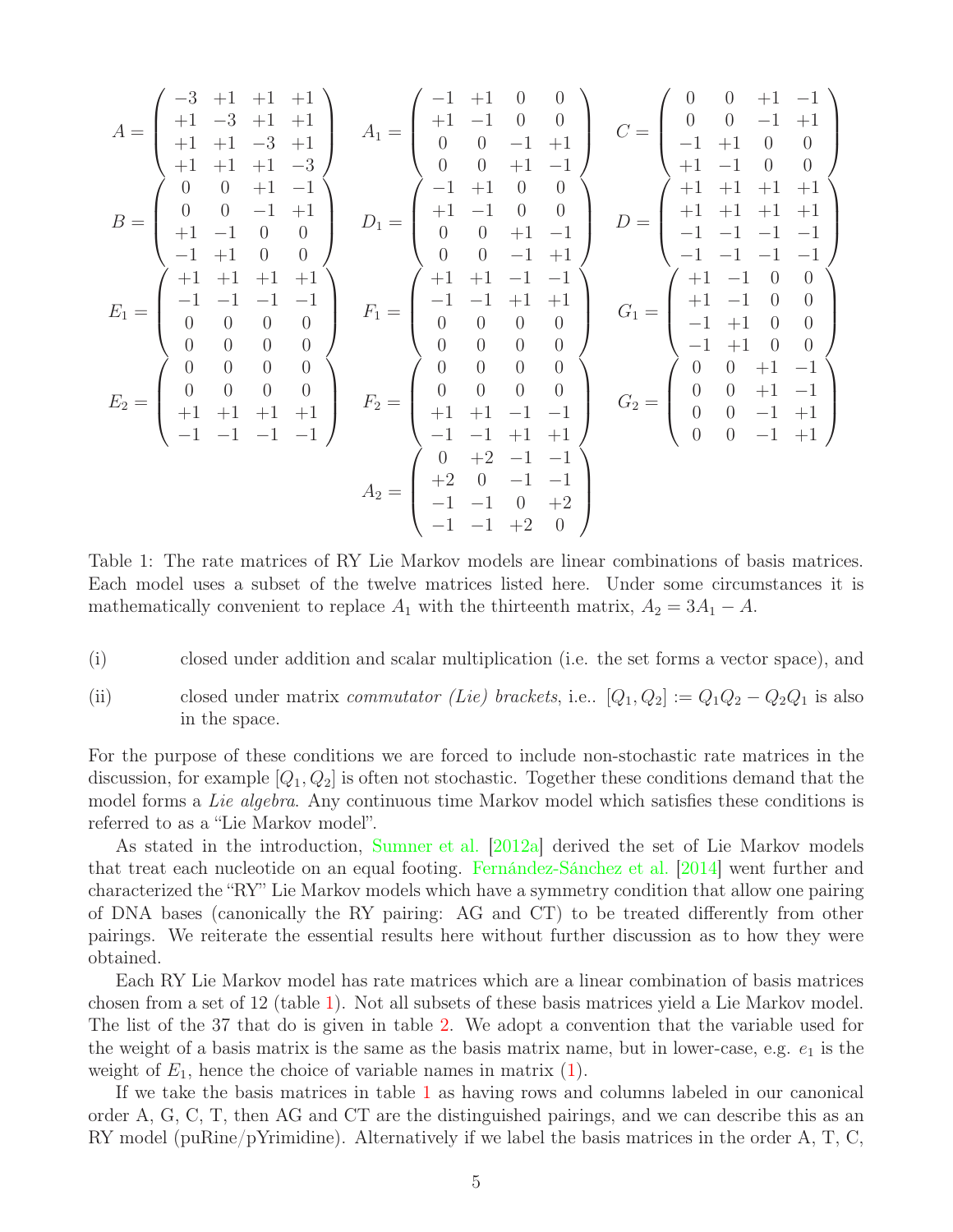| Name               | <b>Basis Matrices</b>   | Name               | Basis Matrices                             |
|--------------------|-------------------------|--------------------|--------------------------------------------|
| $1.1 \text{ (JC)}$ | A                       | 6.6                | $A, A_1, B, C, D, D_1$                     |
| $2.2b$ (K2ST)      | $A, A_1$                | 6.7a               | $A, A_1, B, D, E_1, E_2$                   |
| $3.3a$ (K3ST)      | $A, A_1, B$             | 6.7 <sub>b</sub>   | $A, A_1, C, D, E_1, E_2$                   |
| 3.3 <sub>b</sub>   | $A, A_1, C$             | 6.8a               | $A, A_1, D, D_1, E_1, E_2$                 |
| $3.3c$ (TrNef)     | $A, A_1, D_1$           | 6.8 <sub>b</sub>   | $A, A_1, D, D_1, G_1, G_2$                 |
| 3.4                | $A, A_1, D$             | 6.17a              | $A, A_1, B, D, G_1, G_2$                   |
| 4.4a $(F81)$       | $A, D, E_1, E_2$        | 6.17 <sub>b</sub>  | $A, A_1, C, D, G_1, G_2$                   |
| 4.4 <sub>b</sub>   | $A, A_1, D, D_1$        | 8.8                | $A, A_1, D, D_1, E_1, E_2, F_1, F_2$       |
| 4.5a               | $A, A_1, B, D$          | 8.10a              | $A, A_1, B, C, D, D_1, E_1, E_2$           |
| 4.5 <sub>b</sub>   | $A, A_1, C, D$          | 8.10 <sub>b</sub>  | $A, A_1, B, C, D, D_1, G_1, G_2$           |
| 5.6a               | $A, A_1, B, C, D_1$     | 8.16               | $A, A_1, D, D_1, E_1, E_2, G_1, G_2$       |
| 5.6 <sub>b</sub>   | $A, A_1, D, E_1, E_2$   | 8.17               | $A, A_1, B, D, E_1, E_2, G_1, G_2$         |
| 5.7a               | $A, A_1, B, E_1, E_2$   | 8.18               | $A, A_1, B, D, E_1, E_2, F_1, F_2$         |
| 5.7 <sub>b</sub>   | $A, A_1, B, F_1, F_2$   | 9.20a              | $A, A_1, B, C, D_1, E_1, E_2, F_1, F_2$    |
| 5.7c               | $A, A_1, B, G_1, G_2$   | 9.20 <sub>b</sub>  | $A, A_1, B, C, D_1, F_1, F_2, G_1, G_2$    |
| 5.11a              | $A, A_1, D_1, E_1, E_2$ | 10.12              | $A, A_1, B, C, D, D_1, E_1, E_2, F_1, F_2$ |
| 5.11 <sub>b</sub>  | $A, A_1, D_1, F_1, F_2$ | 10.34              | $A, A_1, B, C, D, D_1, E_1, E_2, G_1, G_2$ |
| 5.11c              | $A, A_1, D_1, G_1, G_2$ |                    | $A, A_1, B, C, D, D_1,$                    |
| 5.16               | $A, A_1, D, G_1 G_2$    | $12.12~({\rm GM})$ | $E_1, E_2, F_1, F_2, G_1, G_2$             |

<span id="page-5-0"></span>Table 2: The RY Lie Markov models. Basis matrix  $A_2$  can be substituted for  $A_1$  throughout. The number before the point indicates the dimension (number of parameters) of the model, the number after the point is the number of rays generated by the model.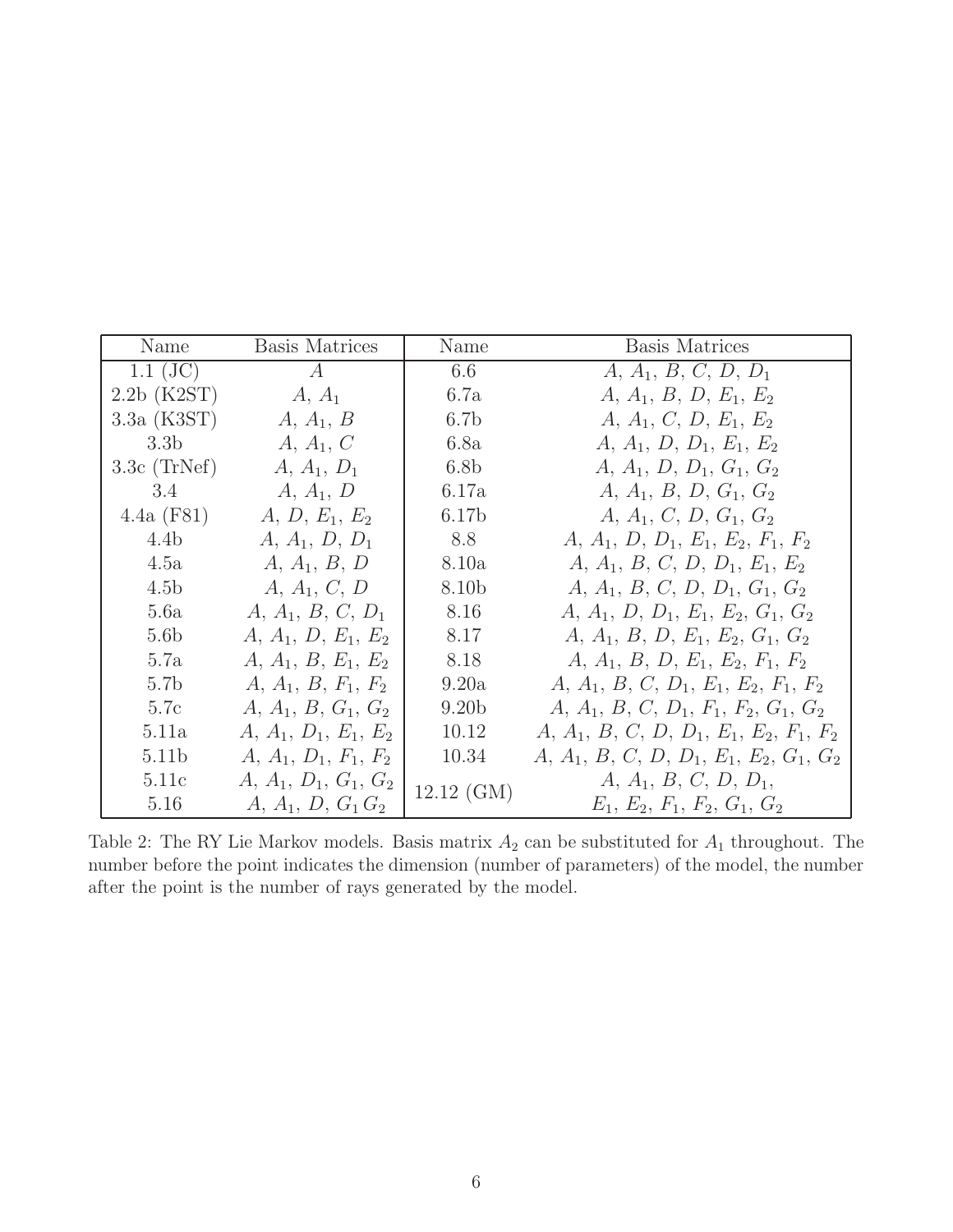G, we distinguish the Watson-Crick pairs AT and CG, which we describe as a WS (Weak/Strong) model. Finally if we label the basis matrices in order A, C, G, T we distinguish AC and GT and call these MK (aMino,Keto) models. (R, Y, W, S, M and K are the standard IUPAC ambiguity codes for these pairings.) This allows us to distinguish RY5.6b as model 5.6b with the RY grouping, whereas model WS5.6b has the same structure but distinguishes AT and CG (i.e. matrix  $(1)$  with row/column ordering A, T, C, G), and similarly MK5.6b is matrix [\(1\)](#page-2-1) with row/column ordering A, C, G, T.

If we make statements about (e.g.) the 5.6b model without "RY", "WS" or "MK" prefix, the statement applies equally to RY5.6b, WS5.6b and MK5.6b. Additionally, some of the models have full symmetry, meaning there is no distinction between the RY, WS and MK variants. These are models 1.1 (Jukes-Cantor), 3.3a (Kimura 3ST), 4.4a (F81), 6.7a (F81+K3ST), 9.20b (doubly stochastic) and 12.12 (general Markov). These models never get a two letter prefix. Since there are 37 models listed in table [2,](#page-5-0) 31 of which have distinct RY, WS and MK variants, we have 99 distinct models in total. By comparison, the original ModelTest program[\[Posada and Crandall](#page-18-5), [1998](#page-18-5)] compares 14 models and jModelTest2[\[Darriba et al.,](#page-17-4) [2012](#page-17-4)] compares up to 406 models. (These counts are before considering rate variation across sites.)

A number of these models have already been studied: 1.1 is the Jukes Cantor model [\[Jukes and Cantor](#page-18-1), [1969](#page-18-1)], RY2.2b and 3.3a are the Kimura two and three substitution type models [\[Kimura](#page-18-3), [1980,](#page-18-3) [1981](#page-18-2)] (also known as K2ST, K2P, K80 and K3ST, K3P, K81 models), RY3.3c is the Tamura Nei model with equal base frequencies [\[Tamura and Nei](#page-19-1), [1993](#page-19-1)], 4.4a is the F81 model [\[Felsenstein,](#page-17-0) [1981\]](#page-17-0), WS6.6 is the strand symmetric model [\[Yap and Pachter](#page-19-2), [2004,](#page-19-2) [Casanellas and Sullivant,](#page-17-5) [2005\]](#page-17-5), 9.20b is the doubly stochastic model and 12.12 is the general Markov model [\[Barry and Hartigan](#page-17-1), [1987](#page-17-1)].

For the purpose of easy comparison to the presentation given in [Fernández-Sánchez et al.](#page-17-3) [\[2014\]](#page-17-3), note that we have renamed the basis matrices, added  $A_2$  as an alternative to  $A_1$ , and omitted model 2.2a, which is of no phylogenetic interest as it forbids transversions entirely. A table of the basis matrix renaming is in the supplementary material.

### <span id="page-6-0"></span>4 Likelihood Testing on Real Data

We proceed to investigate how well these models fit real data. We have taken seven diverse aligned DNA data sets and calculated the maximum likelihood under each model. The data sets were chosen to cover a range of DNA types (nuclear, mitochondrial, chloroplast) and phylogenetic ranges (within a single species to covering a class.)

The data sets are 53 taxa  $\times$  16589 sites human mitochondria (of which only 202 sites are variable) [\[Ingman et al.,](#page-18-6) [2000\]](#page-18-6),  $15 \times 89436$  (taxa  $\times$  sites) angiosperm (+outgroup) chloroplast [\[Goremykin et al.](#page-18-7), [2005\]](#page-18-7), 33×1141 cormorants and shags, mixed mitochondria and nuclear [\[Holland et al.](#page-18-8), [2010](#page-18-8)], 8×127026 Saccharomyces (+outgroup) yeast mostly nuclear plus some mitochondria [\[Rokas et al.](#page-18-9), [2003](#page-18-9),  $11 \times 2178$  teleost fish nuclear [\[Zakon et al.](#page-19-3), [2006](#page-19-3)],  $14 \times 4135$  buttercup (*Rununculus*) chloroplast [\[Joly et al.,](#page-18-10) [2009\]](#page-18-10) and 27 × 7324 Ratite (bird order) mitochondria [\[Phillips et al.,](#page-18-11) [2010](#page-18-11)].

The models tested are the 99 Lie Markov models discussed above (6 fully symmetric, 31 with RY, WS and MK variants) and, for comparison, the time reversible models of the original ModelTest program [\[Posada and Crandall,](#page-18-5) [1998](#page-18-5)]. ModelTest uses fourteen models, but five of these are also RY Lie Markov models  $(JC=1.1, K80=RY2.2b, K81=3.3a, TrNef=3.3c, F81=4.4a)$  so this adds nine models for a total of 108.

Our analysis imitates the procedure used by ModelTest [\[Posada and Crandall,](#page-18-5) [1998\]](#page-18-5): (i) A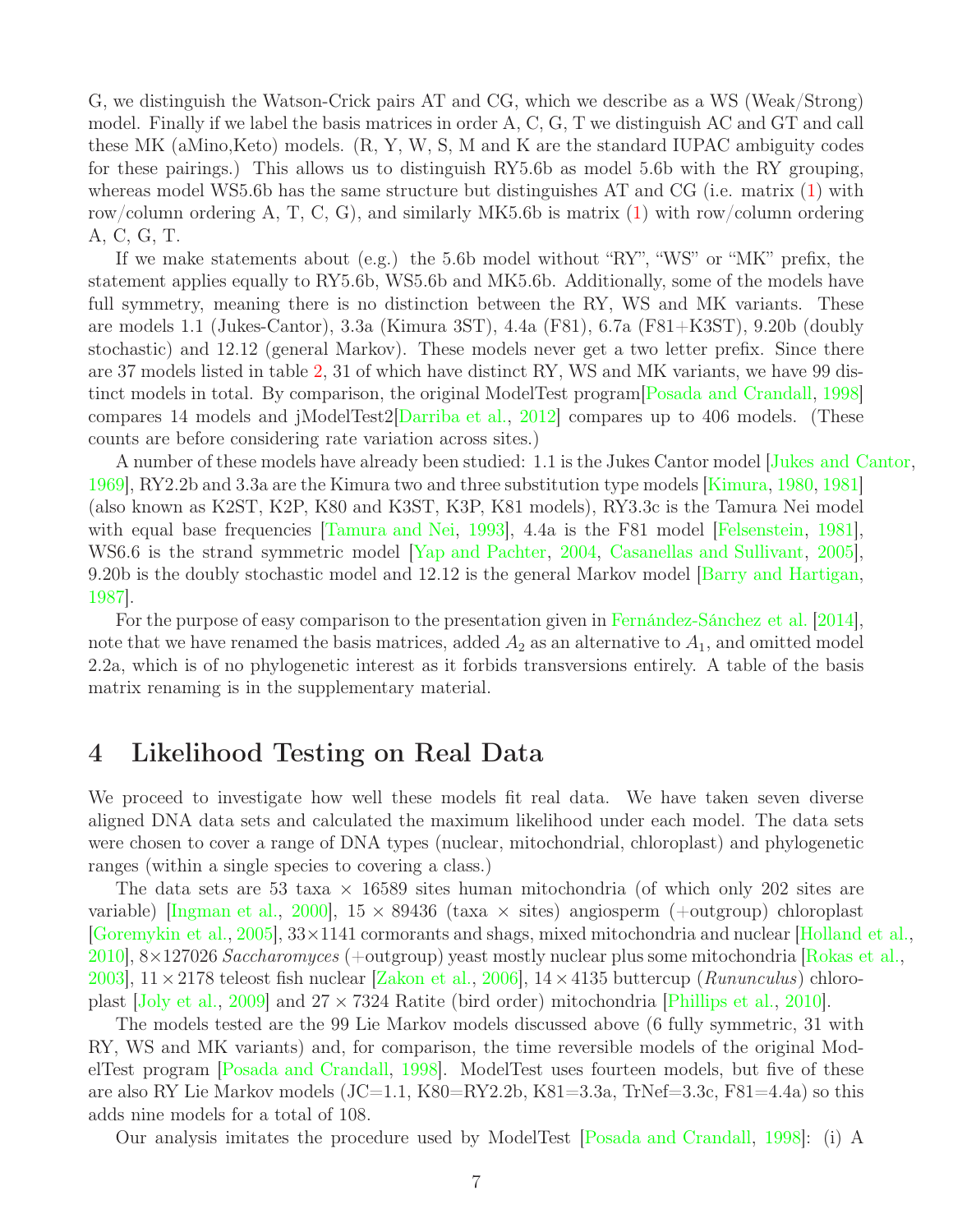| Clade:              | Human           | Angiosperms     | Cormorants                  | $\overline{Y}$ east  | Teleost Fish   | <b>Buttercups</b>          | Ratites              |  |  |
|---------------------|-----------------|-----------------|-----------------------------|----------------------|----------------|----------------------------|----------------------|--|--|
| Approx range:       | <b>Species</b>  | Class           | Family                      | Genus                | mult. orders   | Genus                      | Order                |  |  |
| DNA type            | mitoch          | chlorop         | mito/nuc                    | mostly nuc           | nuclear        | chlorop                    | mitoch               |  |  |
| $taxa \times sites$ | $53\times16589$ | $15\times89436$ | $33\times1141$              | $8 \times 127026$    | $11\times2178$ | $14\times4135$             | $27\times7324$       |  |  |
| Site rate model     | $+\Gamma + I$   | $+\Gamma$       | $+\Gamma + I$               | $+\Gamma + I$        | $+\Gamma$      | $+I$                       | $+\Gamma + I$        |  |  |
| $1^{\rm st}$        | TrN             | MK10.34         | <b>HKY</b>                  | 12.12                | RY5.11b        | WS4.4b                     | <b>RY8.16</b>        |  |  |
| 2 <sup>nd</sup>     | <b>HKY</b>      | <b>RY8.18</b>   | <b>TrN</b>                  | GTR                  | RY3.3c         | WS3.4                      | RY10.34              |  |  |
| $\Delta BIC$        | 8.90            | 16.17           | 6.47                        | 79.77                | 0.08           | 0.02                       | 7.87                 |  |  |
| 3 <sup>rd</sup>     | <b>TIM</b>      | 12.12           | K81uf                       | RY10.12              | RY2.2b         | WS4.5a                     | <b>TVM</b>           |  |  |
| $\Delta BIC$        | 9.68            | 17.09           | 6.78                        | 911.96               | 3.45           | 5.12                       | 8.65                 |  |  |
| $4^{\text{th}}$     | RY8.8           | MK8.17          | RY8.8                       | RY8.8                | RY5.7b         | $\overline{\text{WS4.5b}}$ | 12.12                |  |  |
| $\Delta BIC$        | 13.53           | 26.94           | 10.82                       | 946.46               | 6.45           | 5.99                       | 14.05                |  |  |
| 5 <sup>th</sup>     | <b>RY8.18</b>   | WS8.10a         | <b>TIM</b>                  | $\overline{RY}9.20a$ | <b>TIMef</b>   | MK5.7a                     | $\operatorname{GTR}$ |  |  |
| $\Delta BIC$        | 15.44           | 27.50           | $13.29\,$                   | $1156.55\,$          | 6.69           | 10.33                      | 15.19                |  |  |
| $6^{\text{th}}$     | K81uf           | WS10.12         | <b>RY8.18</b>               | WS10.12              | RY4.4b         | RY5.7a                     | WS10.12              |  |  |
| $\Delta BIC$        | 18.58           | 28.37           | 16.18                       | 1450.58              | 7.54           | 10.74                      | 18.57                |  |  |
| 7 <sup>th</sup>     | GTR             | RY10.12         | $\overline{\text{MK8}}.10a$ | <b>TVM</b>           | RY3.4          | WS6.8a                     | RY8.17               |  |  |
| $\Delta BIC$        | 21.29           | 29.87           | 17.14                       | 1518.73              | 8.52           | 11.49                      | 30.55                |  |  |
| 8 <sup>th</sup>     | <b>TVM</b>      | WS10.34         | <b>TVM</b>                  | <b>TIM</b>           | <b>SYM</b>     | WS5.6b                     | WS8.10a              |  |  |
| $\Delta BIC$        | 29.92           | 36.24           | 19.32                       | 1613.45              | 9.51           | 12.36                      | 34.76                |  |  |
| 9 <sup>th</sup>     | RY10.12         | RY9.20a         | RY10.12                     | <b>TrN</b>           | RY5.11a        | WS6.6                      | MK10.12              |  |  |
| $\Delta BIC$        | 30.50           | 89.65           | 20.24                       | 1640.46              | $9.57\,$       | 13.05                      | 42.28                |  |  |
| $10^{\text{th}}$    | MK10.34         | WS6.6           | WS8.17                      | MK10.34              | 3.3a           | K81uf                      | WS10.34              |  |  |
| $\Delta BIC$        | 31.09           | 108.59          | 21.27                       | 1663.04              | 10.05          | 14.37                      | 45.58                |  |  |

<span id="page-7-0"></span>Table 3: The top 10 models for each data set, by Bayesian Information Criterion (BIC).  $\Delta BIC$  is how much worse this model scores than the optimal model (1<sup>st</sup>). A complete table of BIC scores is available in the supplementary material.

neighbor joining tree is created using the Jukes-Cantor distances; (ii) The tree is then midpoint rooted (as most RY Lie Markov models are not time reversible, root location is relevant); (iii) For each model, we find the maximum likelihood by optimizing model parameters and branch lengths (but not tree topology) using a hill climbing algorithm (the base distribution at the root is assumed equal to the equilibrium distribution of the model); (iv) The optimization is performed for four different models of rate variations across site: single rate, invariant sites  $(+1)$ , Gamma rate distribution  $(+\Gamma,$  with 8 rate classes) and both invariant sites and Gamma distribution  $(+\Gamma, \Gamma)$ ; (v) Finally, we apply the Bayesian Information Criterion (BIC) [\[Schwarz](#page-18-12), [1978\]](#page-18-12) correction to penalize models with more parameters (Table [3\)](#page-7-0).

In Table [3](#page-7-0) we present BIC scores for each model under the optimal rate variation across sites model. (Scores for non-optimal rate variation models are in the supplementary material spreadsheet.) For each data set, the models were ranked by BIC and, for each model, these rankings are summarized in Table [4.](#page-8-0)

The best overall ranking goes to the 8 dimensional Lie Markov model RY8.18. This model is comparable in complexity to GTR, which has 9 dimensions as we count them. Although time reversible models ranked first in just two of the seven data sets (table [3\)](#page-7-0), they rank well overall, holding six spots in the top ten sorted by mean rank (table [4\)](#page-8-0). The top-ranking Lie Markov models were RY8.18 and RY8.8. We expect the WS and MK models to do poorly since they do not recognize the established biological preference for transitions over transversions. They do indeed dominate the bottom of the table, however the top of the table shows only slight preference for RY over MK or WS models, with MK10.34 taking tenth position (fourth best of the Lie Markov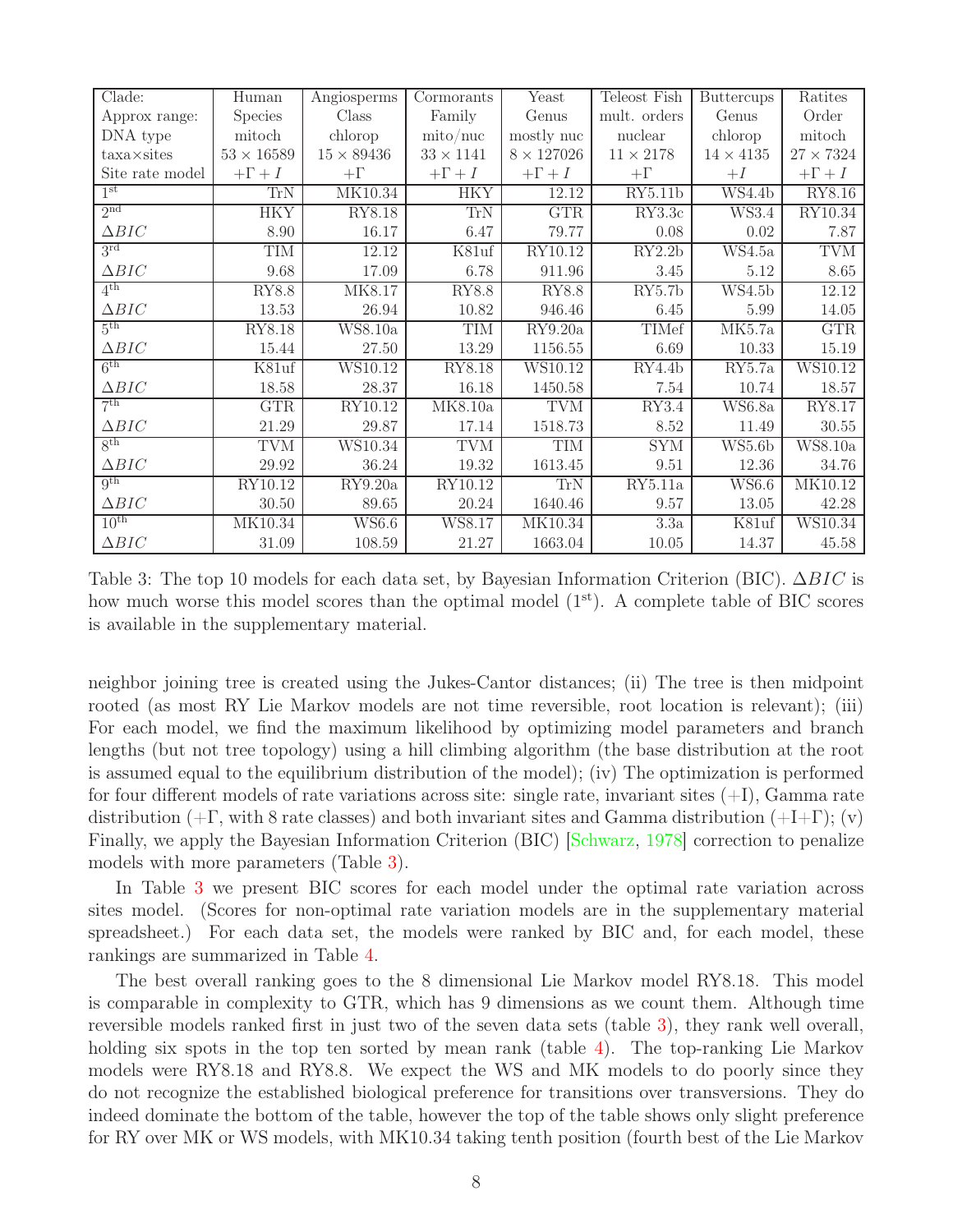| Model         | Mean | <b>Best</b>    | <b>EBF</b>       | Model               | Mean | <b>Best</b> | <b>EBF</b>     | Model               | Mean | <b>Best</b>    | <b>EBF</b> | Model               | Mean  | <b>Best</b>    | <b>EBF</b>     |
|---------------|------|----------------|------------------|---------------------|------|-------------|----------------|---------------------|------|----------------|------------|---------------------|-------|----------------|----------------|
|               | rank | rank           | DF               |                     | rank | rank        | DF             |                     | rank | rank           | DF         |                     | rank  | rank           | DF             |
| <b>RY8.18</b> | 14.4 | $\overline{2}$ | 3                | RY5.7a              | 30.0 | 6           | $\overline{2}$ | RY5.7 <sub>b</sub>  | 56.0 | $\overline{4}$ | $\theta$   | MK5.6 <sub>b</sub>  | 74.1  | 34             | 3              |
| $*TVM$        | 15.1 | 3              | 3                | RY5.6 <sub>b</sub>  | 30.3 | 21          | 3              | RY5.16              | 56.4 | 39             | 1          | WS4.5b              | 74.4  | 4              |                |
| $*K81$ uf     | 16.9 | 3              | 3                | MK5.7a              | 30.6 | 5           | $\overline{2}$ | 9.20 <sub>b</sub>   | 56.6 | 39             | $\theta$   | WS6.17b             | 76.0  | 16             | 1              |
| $*TIM$        | 16.9 | 3              | 3                | WS8.18              | 32.9 | 24          | 3              | RY5.11c             | 56.7 | 15             | $\theta$   | WS4.4b              | 76.9  | 1              |                |
| $*GTR$        | 17.6 | $\mathbf{2}$   | 3                | RY6.7 <sub>b</sub>  | 34.0 | 22          | 3              | RY3.4               | 56.7 | 7              |            | WS3.4               | 78.0  | $\overline{2}$ |                |
| RY8.8         | 18.0 | $\overline{4}$ | 3                | MK9.20a             | 36.1 | 19          | $\overline{2}$ | WS5.6a              | 56.7 | 23             | $\theta$   | WS6.8b              | 78.4  | 12             |                |
| RY10.12       | 19.6 | 3              | 3                | WS6.6               | 37.1 | 9           |                | RY5.6a              | 58.3 | 14             | $\theta$   | WS5.16              | 79.0  | 11             |                |
| $*HKY$        | 20.0 | 1              | 3                | WS4.5a              | 37.7 | 3           |                | 3.3a                | 59.1 | 10             | $\theta$   | WS5.11a             | 80.3  | 50             | $\overline{2}$ |
| $*TrN$        | 20.0 | 1              | 3                | WS6.17a             | 40.0 | 15          |                | RY4.5 <sub>b</sub>  | 59.4 | 22             |            | MK5.11a             | 80.9  | 37             | $\overline{2}$ |
| MK10.34       | 21.1 | 1              | 3                | WS8.10b             | 40.3 | 10          | 1              | RY5.7c              | 59.7 | 43             | $\theta$   | MK4.5 <sub>b</sub>  | 87.1  | 69             |                |
| 12.12         | 21.7 | 1              | 3                | WS5.7a              | 43.6 | 23          | $\overline{2}$ | RY6.17 <sub>b</sub> | 60.0 | 35             |            | MK4.4b              | 88.3  | 64             | 1              |
| WS8.10a       | 21.9 | 5              | 3                | $*SYM$              | 46.0 | 8           | $\Omega$       | MK5.7c              | 60.1 | 17             | $\theta$   | WS3.3b              | 88.3  | 59             | $\Omega$       |
| WS10.34       | 22.3 | 8              | 3                | MK6.6               | 47.4 | 18          |                | MK5.7 <sub>b</sub>  | 60.6 | 37             | $\theta$   | 4.4a                | 88.9  | 44             | 3              |
| RY9.20a       | 23.0 | $\overline{5}$ | $\boldsymbol{2}$ | MK8.10b             | 47.6 | 17          |                | RY3.3c              | 60.6 | $\overline{2}$ | $\theta$   | MK6.17b             | 89.6  | 71             |                |
| MK8.17        | 23.1 | 4              | 3                | $*TVMef$            | 48.1 | 13          | $\Omega$       | WS5.7c              | 60.7 | 16             | $\Omega$   | MK6.8 <sub>b</sub>  | 90.0  | 67             |                |
| MK8.10a       | 24.3 | $\overline{7}$ | 3                | WS9.20a             | 48.3 | 28          | $\overline{2}$ | WS5.7b              | 63.7 | 40             | $\theta$   | WS2.2 <sub>b</sub>  | 90.3  | 57             | $\Omega$       |
| WS10.12       | 25.6 | 6              | 3                | MK4.5a              | 49.6 | 25          |                | RY2.2 <sub>b</sub>  | 64.1 | 3              | $\theta$   | WS5.11b             | 90.6  | 65             | $\Omega$       |
| 6.7a          | 25.9 | 13             | 3                | MK6.17a             | 50.1 | 32          |                | WS6.7b              | 66.6 | 14             | 3          | WS3.3c              | 90.7  | 56             | $\Omega$       |
| WS8.17        | 26.4 | 10             | 3                | RY4.5a              | 50.6 | 18          |                | RY3.3 <sub>b</sub>  | 66.7 | 11             | $\theta$   | MK3.4               | 91.3  | 68             |                |
| RY6.8a        | 27.0 | 13             | 3                | RY6.17a             | 51.9 | 34          | 1              | WS6.8a              | 66.9 | $\overline{7}$ | 3          | WS5.11c             | 92.6  | 67             | $\Omega$       |
| RY8.10a       | 27.1 | 11             | 3                | RY6.6               | 52.4 | 33          | 1              | WS8.8               | 67.1 | 22             | 3          | MK5.16              | 93.0  | 70             | -1             |
| MK10.12       | 27.3 | 9              | 3                | RY6.8 <sub>b</sub>  | 52.7 | 34          |                | WS8.16              | 68.0 | 23             | 3          | MK3.3c              | 94.7  | 75             | $\Omega$       |
| RY10.34       | 28.7 | $\mathbf{2}$   | 3                | RY8.10 <sub>b</sub> | 52.7 | 33          |                | WS5.6b              | 68.6 | 8              | 3          | MK3.3 <sub>b</sub>  | 95.0  | 77             | $\Omega$       |
| RY8.17        | 28.7 | 7              | 3                | RY4.4 <sub>b</sub>  | 53.1 | 6           |                | MK6.7 <sub>b</sub>  | 71.1 | 43             | 3          | MK2.2 <sub>b</sub>  | 95.7  | 74             | $\Omega$       |
| RY8.16        | 29.6 | $\mathbf{1}$   | 3                | $*$ TIMef           | 54.6 | 5           | $\theta$       | MK6.8a              | 71.1 | 40             | 3          | MK5.11 <sub>b</sub> | 95.9  | 85             | $\theta$       |
| RY5.11a       | 29.9 | 9              | $\overline{2}$   | RY5.11b             | 54.7 |             | $\Omega$       | MK8.8               | 71.3 | 39             | 3          | MK5.11c             | 97.1  | 78             | $\Omega$       |
| MK8.18        | 30.0 | 16             | 3                | MK5.6a              | 56.0 | 19          | $\overline{0}$ | MK8.16              | 71.4 | 38             | 3          | $\rm JC$            | 104.3 | 83             | $\overline{0}$ |

<span id="page-8-0"></span>Table 4: Summary of rankings of models under BIC for the 7 data sets. Models marked "\*" are time reversible, non-Lie Markov models. EBF DF = Equilibrium frequency degrees of freedom (section [5\)](#page-9-0). The best ranked models have high EBF DF.

models). We caution against reading too much into these rankings, due to the small size of the sample.

Some models score poorly overall, but score well for one data set. The top ranked models for the fish data set are RY5.11b and RY3.3c (mean ranks 54.7 and 60.57). The top ranked models for the buttercup data set are WS4.4b and WS3.4 (mean ranks 76.8 and 78.0). We will have more to say on the buttercup results later in this section, and the fish data set in section [5.2.](#page-9-1)

The Corrected Akaike Information Criterion (AICc) [\[Akaike,](#page-17-2) [1974](#page-17-2), [Hurvich and Tsai](#page-18-13), [1989](#page-18-13)] penalizes extra parameters much less than the BIC. An analysis using AICc in place of BIC is given in the supplementary material. Under AICc ranking, the top four models are RY10.12, 12.12 (general Markov model), GTR then RY8.18.

Despite model RY5.6b's structural similarity to HKY (section [2\)](#page-2-0), it does not perform well in comparison to HKY. Model 6.7a (the sum of K3ST and F81) ranks better, but still well below HKY.

Model RY8.8 performed well and is of particular interest since it is the smallest Lie Markov model that contains all Markov matrices obtainable by multiplying different HKY Markov matrices (the curious reader will be interested to learn the corresponding closure of GTR is the General Markov model, 12.12). The RY8.8 rate matrix can be parameterized as

$$
Q_{8.8} = \left( \begin{array}{cccc} * & a & e & e \\ b & * & f & f \\ g & g & * & c \\ h & h & d & * \end{array} \right).
$$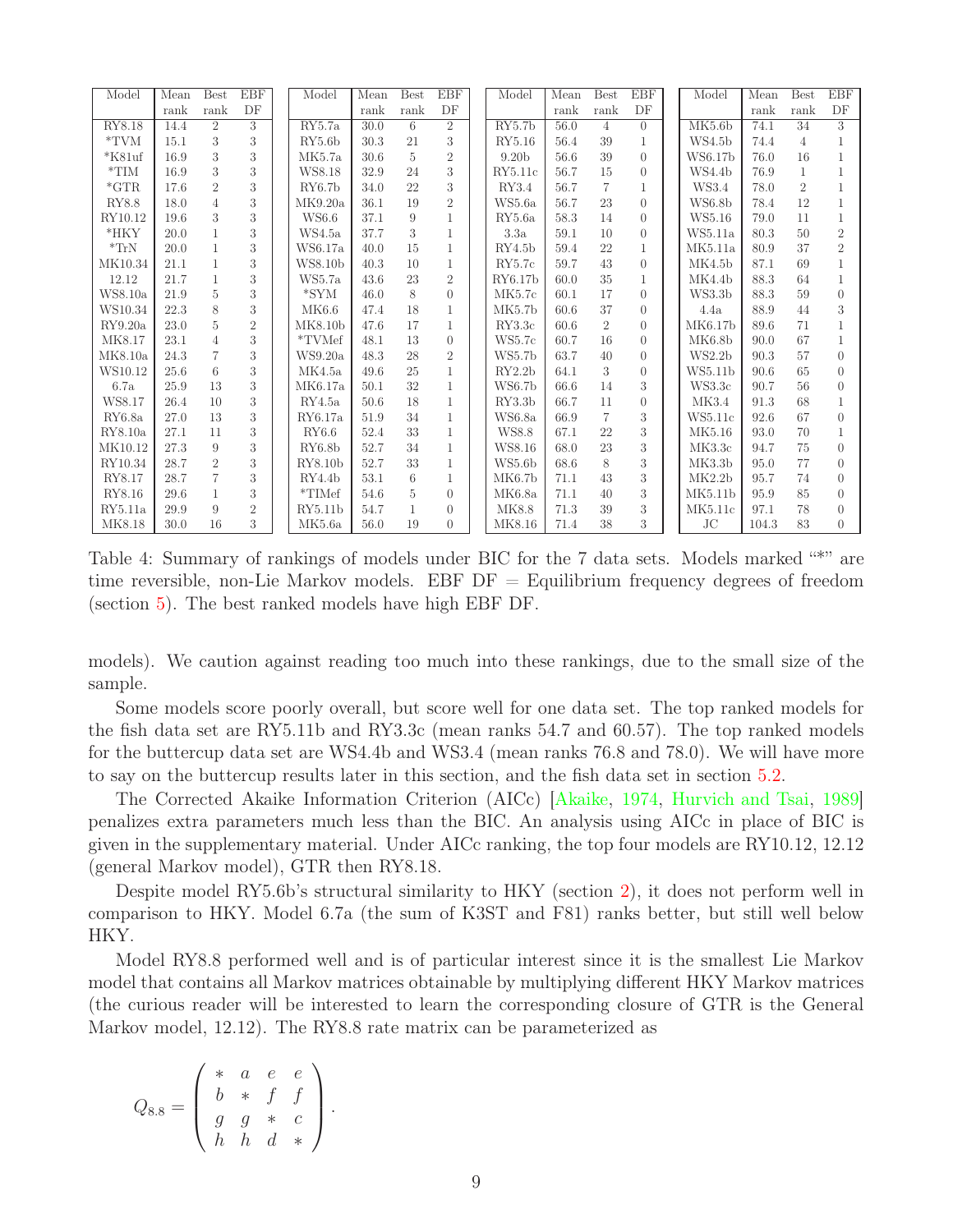The buttercup data set produced results markedly different from the rest, highly ranking WS models with few parameters, and ranking RY models poorly in general. The top four models are all submodels of WS6.6, the strand symmetric model [\[Casanellas and Sullivant,](#page-17-5) [2005\]](#page-17-5). It appears that the assumptions behind the strand symmetric model, and the WS models generally, hold for these chloroplast sequences (which are largely intergenic spacers [\[Joly et al.](#page-18-10), [2009](#page-18-10)]).

In conclusion, we see that for a given data set, we can generally find a Lie Markov model which outscores a time reversible model, although time reversible models perform well in comparison to the full set of Lie Markov models. Model RY8.8 stands out as one of the best performing while also having theoretical justification as the closure of the HKY model. Unexpectedly, models with non-standard base pairings (WS and MK) can also score well for particular models (MK10.34, WS8.10a) or particular data sets (buttercups).

### <span id="page-9-0"></span>5 The Structure of RY Models

#### 5.1 Nesting of the models

When all the rate matrices in model A also occur in model B, we say model A is nested within model  $B$  — i.e. by adding constraints to model B we can create model A. We may wish to know these relationships so that we can justify using a likelihood ratio test, or to use the optimal solution for model A as an initial solution for optimizing model B, or for an MCMC analysis which allows switching between related models. The nesting relationships of the RY Lie Markov models can easily be derived from the basis matrix specifications of the models, given in Table [2.](#page-5-0) The hierarchy of nestings is shown in figure [1.](#page-10-0)

Model 6.7a is the F81+K3ST model. This model has full symmetry, and so is simultaneously in the RY, WS and MK model families. This means that in some cases low parameter models in one model family are nested within high parameter models of another, e.g. RY5.7a, being nested in 6.7a is (by transitivity) also nested in WS8.10a.

A model is "doubly stochastic" if the rows of its rate matrices always sum to zero (in addition to the columns sum to zero condition required of a rate matrix). The most general model with this property is the "doubly stochastic model", which is model 9.20b in our hierarchy. All models nested within 9.20b also have the doubly stochastic property, e.g. 3.3a (K3ST) and 1.1 (JC).

#### <span id="page-9-1"></span>5.2 Equilibrium base frequencies

An important property of a model is the range of equilibrium base frequencies (EBF) it can produce. If the base frequencies in the data differ greatly from the EBF of the model, a poor likelihood score is inevitable. The EBF of a given rate matrix is its principal right-eigenvector, which will have eigenvalue zero (as a consequence of the columns-sum-to-zero constraint). The same applies for a Markov matrix, except the eigenvalue will be one.

The doubly stochastic property implies flat EBF, as  $(1/4, 1/4, 1/4, 1/4)$  is an eigenvector (eigenvalue zero) of any doubly stochastic Markov matrix, with eigenvalue 1, and hence the EBF for 9.20b has zero degrees of freedom, with EBF  $\pi_A = \pi_G = \pi_C = \pi_T = \frac{1}{4}$ . Nine of the basis matrices (table [1\)](#page-4-0) have this doubly stochastic property, those nine being  $A, A_1, B, C, D_1, F_1, F_2, G_1$  and  $G_2$ , which are also basis matrices of 9.20b, the most general doubly stochastic model. Any model whose basis matrices come from this set will also be doubly stochastic and so have flat equilibrium base frequencies. These models (the submodels of 9.20b) are 1.1, 2.2a, 2.2b, 3.3a, 3.3b, 5.6a, 5.7b,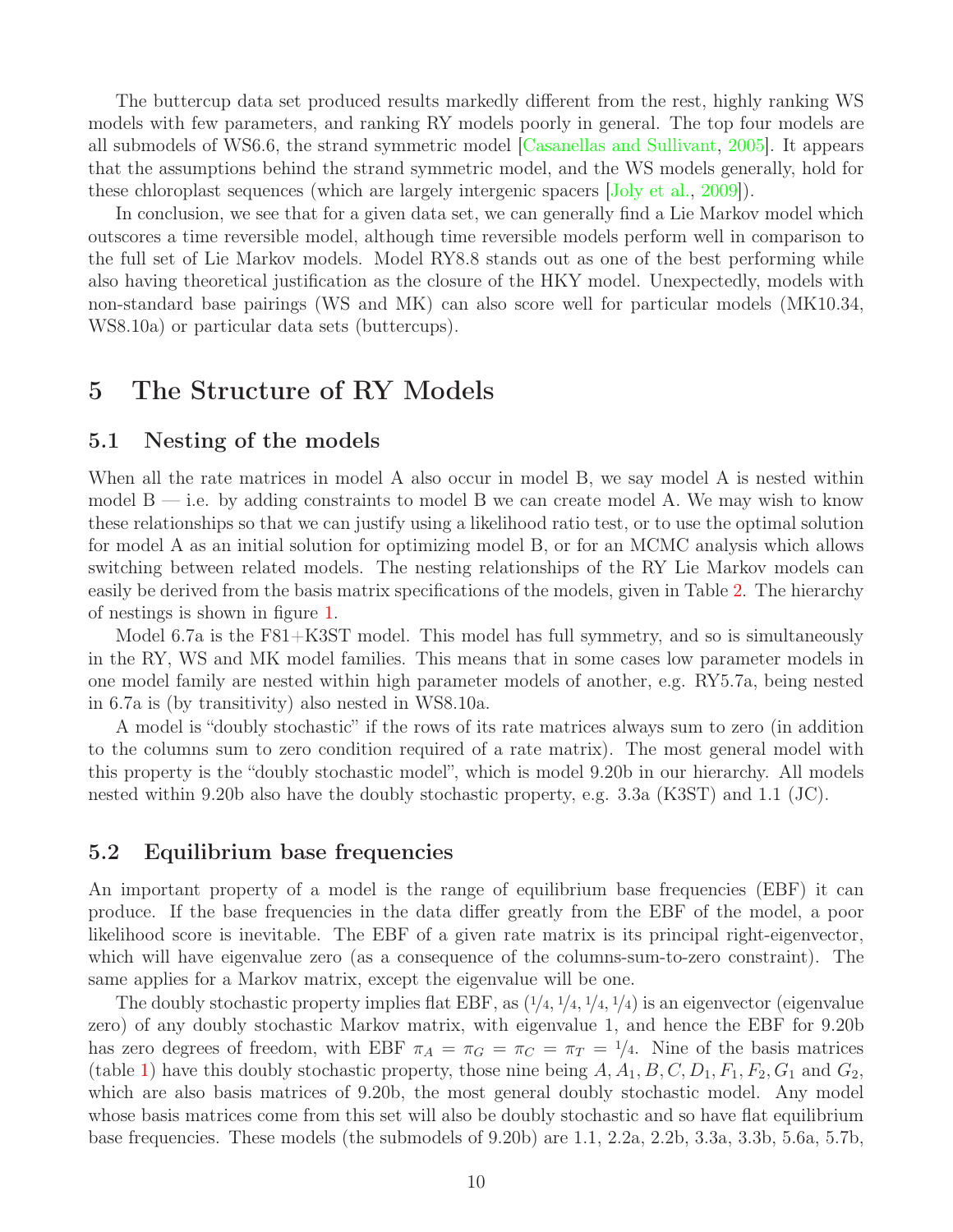

<span id="page-10-0"></span>Figure 1: Nesting relationships of the RY Lie Markov models. Box shape and line weight indicates the degrees of freedom in equilibrium base frequencies (see text). Solid or dotted connecting lines are to reduce visual confusion and have no additional significance.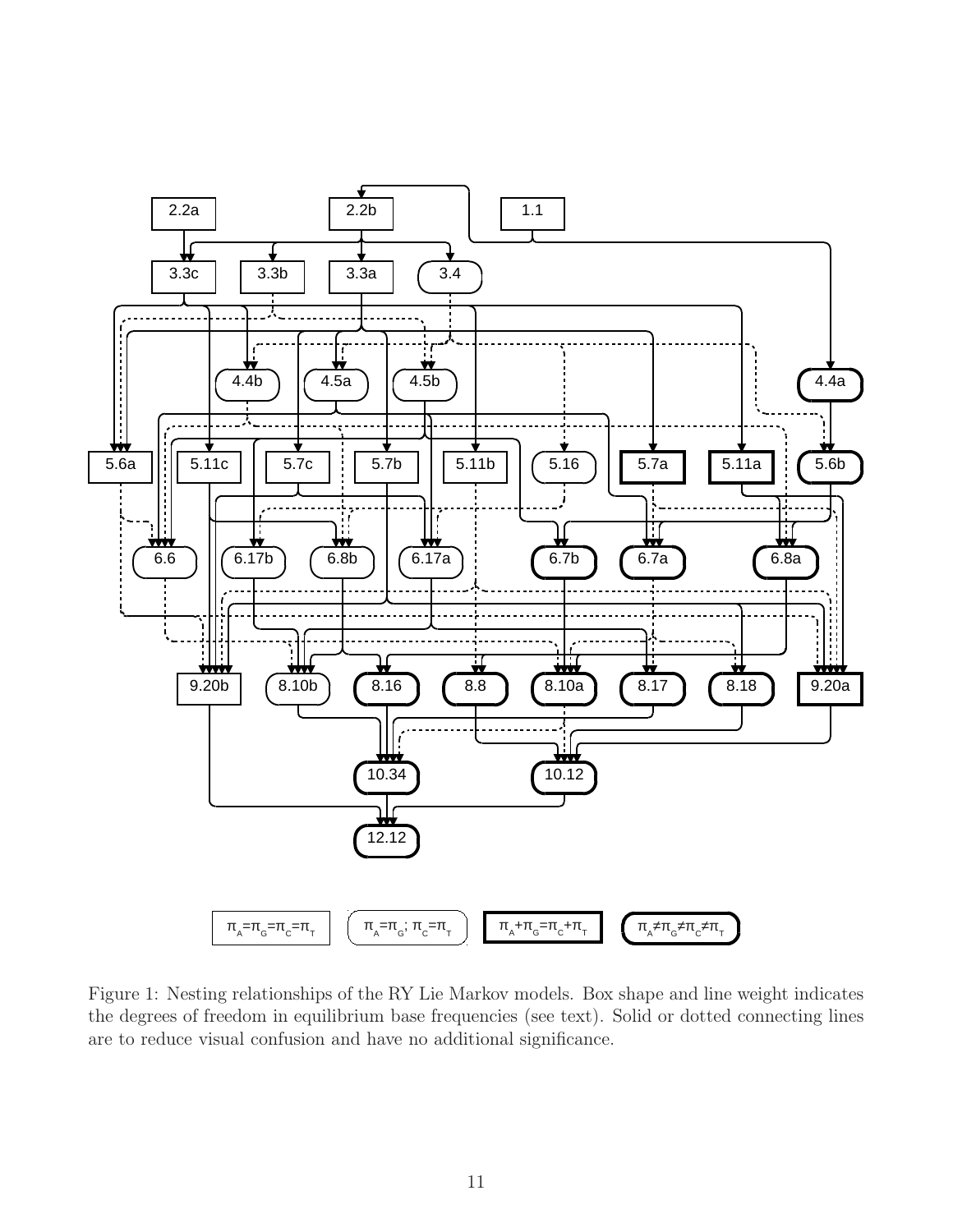5.7c, 5.11b, 5.11c.

The remaining three basis matrices are  $D, E_1$  and  $E_2$ . Each matrix adds one degree of freedom to the EBF distribution. The simplest model to contain all three is 4.4a, the F81 model Felsenstein, [1981](#page-17-0)]. This model has the maximum of three degrees of freedom in its EBF since  $\pi_A + \pi_G + \pi_C + \pi_T =$ 1. Supermodels of 4.4a also have full EBF freedom, being 5.6b, 6.7a, 6.7b, 6.8a, 8.8, 8.10a, 8.16, 8.17, 8.18, 10.12, 10.34 and 12.12.

Models which contain D but not  $E_1$  and  $E_2$  have  $\pi_A = \pi_G \neq \pi_C = \pi_T$  (one degree of freedom). These models are 3.4, 4.4b, 4.5a, 4.5b, 5.16, 6.6, 6.8b, 6.17a, 6.17b, and 8.10b.

Any model with  $E_1$  or  $E_2$  has both, and the models containing these two but not D are 5.7a, 5.11a and 9.20a. The EBF of these models have two degrees of freedom,  $\pi_A + \pi_G = \pi_C + \pi_G = 1/2$ .

These degrees of freedom are indicated in figure [1.](#page-10-0) Table [4](#page-8-0) demonstrates that models with many EBF degrees of freedom generally outperform those with few degrees of freedom. We now can understand the unusual choice of models for the fish data set: the top three models (RY5.11b, RY3.3c and RY2.2b) all have zero EBF degrees of freedom. Because this data set is unusual in having close to flat base frequencies  $(24.4\% \text{ A}, 25.2\% \text{ G}, 23.1\% \text{ C}, 27.4\% \text{ T})$  it is able to accept these models where the other data sets strongly reject them.

In contrast to GTR, the relationship between EBF and model parameters for Lie Markov models is often not simple. For example, for model RY5.6b the EBF are

$$
(\pi_A, \pi_G, \pi_C, \pi_T) = (\frac{1}{4}, \frac{1}{4}, \frac{1}{4}, \frac{1}{4}) + \frac{1}{4p}(q + 2e_1, q - 2e_1, -q + 2e_2, -q - 2e_2)
$$

where  $p = 2a + a_1$  and  $q = 2d + \frac{a_1 d}{a}$  $\frac{1}{a}$ .

Only a few of the Lie Markov models presented here are time reversible, namely 1.1, 2.2a, 2.2b, 3.3a, 3.3c, 3.4, 4.4a and 4.4b. In the context of a time inhomogeneous mutation process, we expect base frequencies to be out of equilibrium, so a time reversible analysis is inappropriate in any case. In this circumstance, there is no advantage to a time reversible model, so we do not regard the non-reversibility of our models as a major drawback. Time reversibility is a computational convenience, not a law of nature.

In passing, we also suggest to the maintainers of jModelTest2 that they consider adding more flexibility to the equilibrium base frequency distributions, as currently they allow only 0 or 3 degrees of freedom.

### <span id="page-11-0"></span>6 Parameterizations

In section [2](#page-2-0) we briefly alluded to the problem of generating rate matrices which are stochastic, i.e. all off diagonal elements are non-negative. We require parameterizations of the Lie Markov models for which (1) simple bounds on the parameters (i.e. not dependent on the values of other parameters) restrict the resulting rate matrices to be stochastic; (2) all stochastic rate matrices in the model can be generated from parameters within the bounds; (3) that slightly different rate matrices can always be specified by slightly different parameters (i.e. the inverse transformation of rate-matrix to parameters is continuous).

These conditions allow us to conduct likelihood optimizations by hill-climbing. The simple bounds give us a well defined region of parameter space to search. Condition (2) ensures that all legitimate solutions lie within the space to be searched. Condition (3) ensures the hill climb does not get blocked by a parameterization boundary. We will now derive such a parameterization.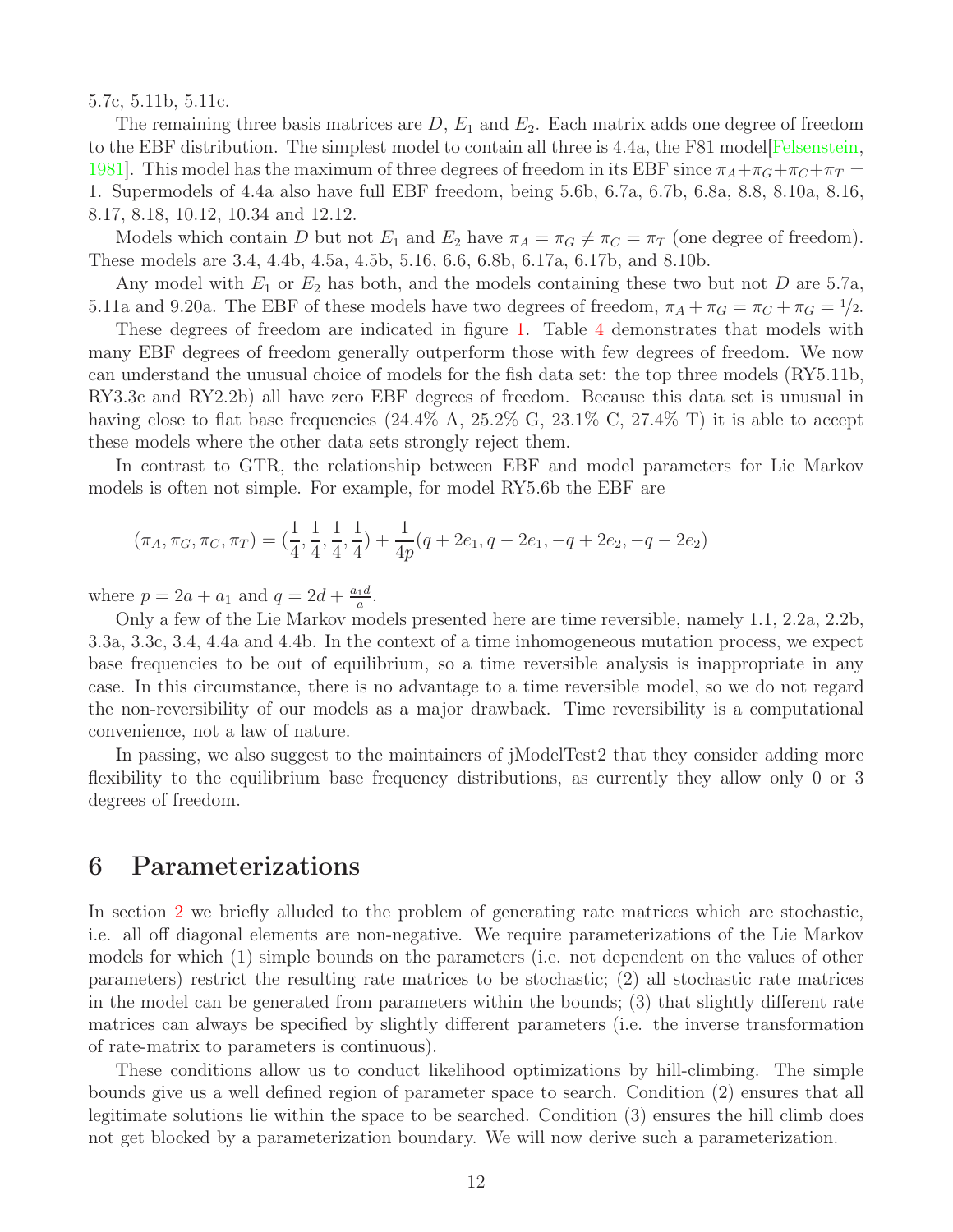A DNA rate matrix is defined by its 12 off-diagonal elements, so DNA rate matrices lie within a 12 dimensional space. This portion of this space which is stochastic can be equated to the general Markov model, and less general models are subsets of it, generally of lower dimension.

Consider an n dimensional linear (as defined in section [2\)](#page-2-0) model, and take the n basis matrix weights as the coordinates of its space. The stochasticity constraint gives us (up to) twelve linear inequalities, each expressing the non-negativity of a given matrix element. The region of this space which is stochastic is therefore the intersection of the half-spaces defined by these constraints, and we further note that the boundaries of these half spaces all pass through the origin. (If all basis matrix weights are zero, all off-diagonal elements are zero.) These facts are enough to establish that the region of stochasticity is a geometric entity known as a convex polyhedral cone.

In the context of this section, it simplifies matters to take  $A_2$  as a basis matrix in place of  $A_1$ (table [1\)](#page-4-0). Then, all matrices  $B_i \neq A$  from table [1](#page-4-0) are orthogonal to A, and span the space of rate matrices with trace 0. In particular, the scale (trace) of the rate matrix is determined only by  $a$ , the weight of  $A$ , and that for fixed  $a$ , none of the other weights can go to infinity without violating stochasticity. It follows that the set of rate matrices with a fixed trace defines a bounded set.

For example, model 3.4 has rate matrix

$$
Q_{3.4} = \left(\begin{array}{cccccc} * & a + 2a_2 + d & a - a_2 + d & a - a_2 + d \\ a + 2a_2 + d & * & a - a_2 + d & a - a + 2 + d \\ a - a_2 - d & a - a + 2 - d & * & a + 2a_2 - d \\ a - a_2 - d & a - a_2 - d & a + 2a_2 - d & * \end{array}\right),
$$

so the stochasticity constraints can be expressed as

<span id="page-12-0"></span>
$$
a + 2a2 + d \ge 0,
$$
  
\n
$$
a + 2a2 - d \ge 0,
$$
  
\n
$$
a - a2 + d \ge 0,
$$
  
\n
$$
a - a2 - d \ge 0.
$$
\n(3)

This is shown graphically in figure [2\(](#page-13-0)a).

We refer to our preferred parameterization of the RY Lie Markov models as the Cartesian parameterization (it is illustrated for model 3.4 in figure [2\(](#page-13-0)b) and (c)). From a choice of parameters, this parameterization will produce a stochastic rate matrix Q within the model, and with some given trace. In general, we are given an  $n$  dimensional RY Lie Markov model, having basis matrices  $A, B_1, \ldots, B_{n-1}$  $A, B_1, \ldots, B_{n-1}$  $A, B_1, \ldots, B_{n-1}$  (where the  $B_i$  stand for non-A basis matrices from table 1 as above). Next, we proceed to describe the parameterization in three steps.

1. Generate a (non-trivial) matrix

$$
P' = \sum_{i} b_i B_i
$$
, where all  $b_i \in [-1, 1]$ .

The weights  $(b_1, \ldots, b_{n-1})$  are taken as the parameters.

2. Define the "perturbation" matrix P by

$$
P = \frac{1}{-\min(P')}P'
$$

where min  $P'$  is the minimum off-diagonal element in  $P'$ . Note all the  $B_i$  have off-diagonal elements summing to zero, therefore  $P'$  will always contain a negative off-diagonal element (unless it is zero.) Therefore  $-\min(P') \geq 0$ .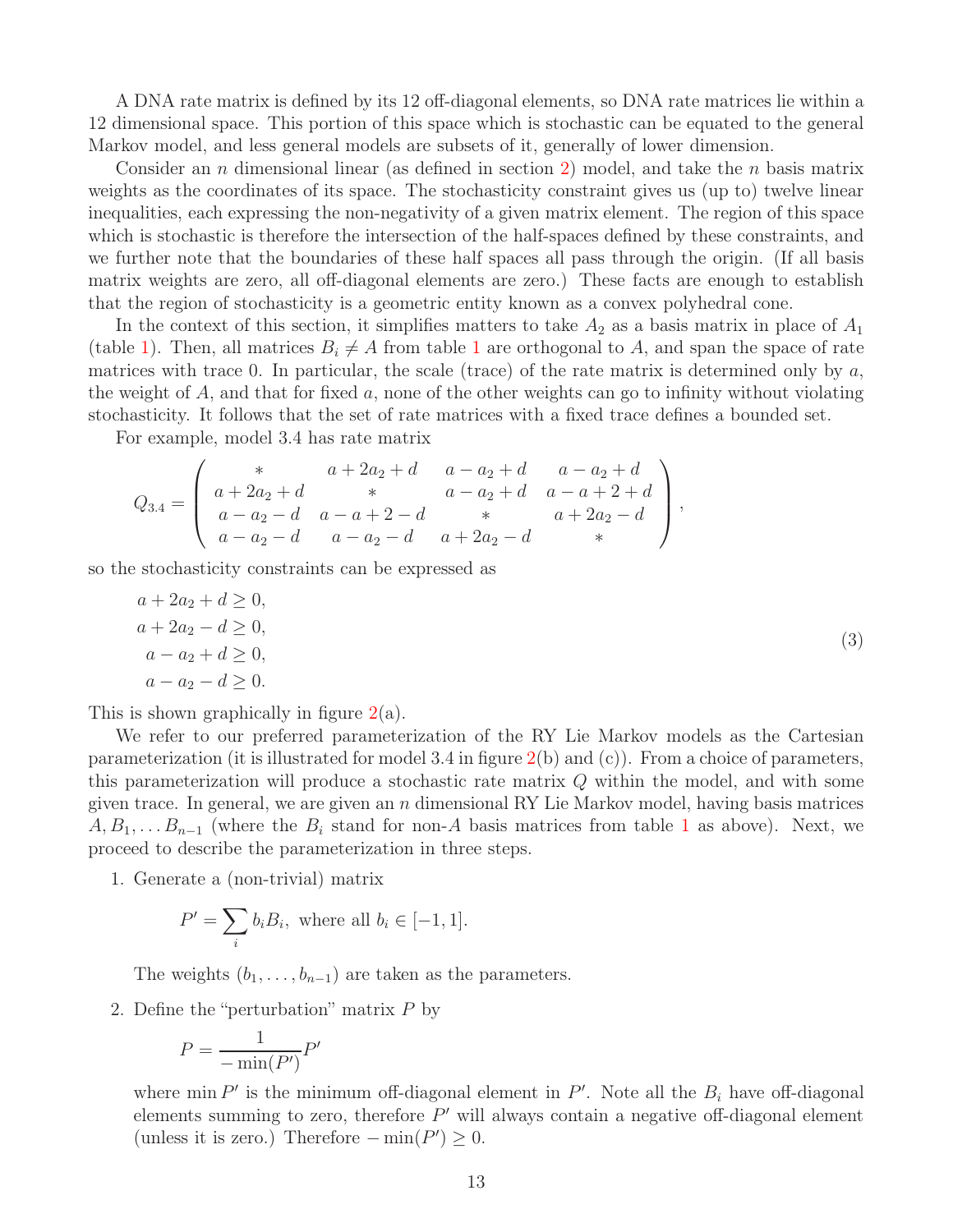

<span id="page-13-0"></span>Figure 2: A parameterization of model 3.4 which is restricted to only the stochastic rate matrices. (a) The region of stochasticity for model 3.4 with fixed a. (b) Without loss of generality, we take  $a = 1$ . Given  $(x, y)$  in  $[-1, 1]$  defines point (representing a matrix) P on the edge of the region of stocasticity, and  $s = \max(|x|, |y|)$  a measure of how far  $(x, y)$  is from the origin, the Jukes-Cantor matrix A. (c)  $(x, y)$  have defined a stochastic rate matrix  $Q(x, y) = A + sP$ .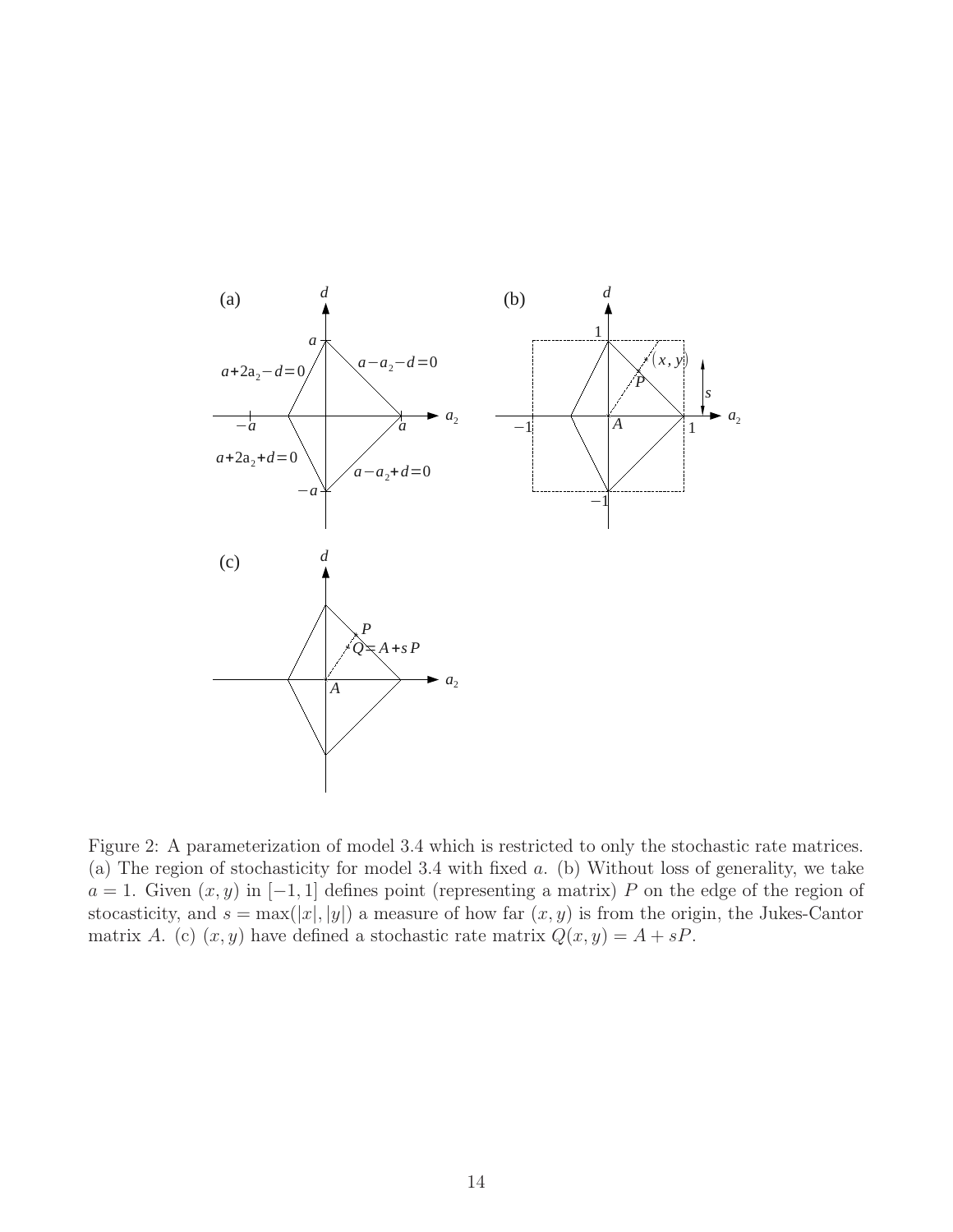3. Now we find the "saturation" value by

$$
s = \max_i |b_i|
$$

and finally our rate matrix is

$$
Q = A + sP = A - \frac{s}{\min(P')}P'.
$$

If  $s = 1$ , Q will be on the boundary of stochasticity, having (at least) one off-diagonal element equal to zero, as A has all off-diagonal elements equal one.

The map  $[-1,1]^{n-1} \mapsto Q$  defined as above is one-to-one, and parameterizes uniformly the section of the stochastic cone with trace  $-12$  taking as parameter space the hypercube  $[1, 1]^{n-1}$ . Should a different fixed scale be desired, we can multiply by a constant. Should we wish the scale of Q to be variable, we can add a scale parameter.

The essence of this method is that the ratios of the  $b_i$  define the direction in which we will deviate from the Jukes-Cantor matrix A, and the overall scale of the  $b_i$  sets how far we travel from Jukes-Cantor towards the boundary of stochasticity. We can also think of it geometrically, as using the  $b_i$  to form a hypercube enclosing the hyperpolyhedron which is the region of stochasticity, and then shrink-wrapping the hypercube around the hyperpolyhedron. While this parameterization gives Q as a continuous function of the  $b_i$ , it is not a smooth function, and so may not work well with hill climbing methods which calculate partial derivatives.

We will briefly describe three alternative parameterizations which we explored prior to settling on the Cartesian parameterization described above. Given the stochasticity inequalities (e.g. equations [\(3\)](#page-12-0) for model 3.4) we can progressively eliminate variables by Fourier-Motzkin elimination Motzkin, [1936](#page-18-14). This gives us a parameterization where, having used  $x_1, \ldots, x_k$  to set the weights of  $B_1, \ldots, B_k$ , we know the allowable range of weights for  $B_{k+1}$  which will keep stochasticity, and we linearly transform  $x_{k+1}$  appropriately. The disadvantage of this parameterization is that we need extra computer code specific to each model to implement the Fourier-Motzkin derived transformation. The *Mathematica* file in the supplementary material derives Fourier-Motzkin transformations for each of the models.

The Cartesian parameterization uses the ratios of  $n-1$  parameters to determine a direction and the scale of the parameters to determine a distance. We can separate these roles and use  $n-2$ parameters to specify a direction and supply the "saturation" directly as the  $n-1$ <sup>th</sup> parameter, i.e. we use polar coordinates in the space of matrices with zero trace. In the shrink-wrap analogy described above, this corresponds to shrink-wrapping a hypersphere rather than hypercube. The weakness of this method is that the inverse transformation is non-continuous: Q matrices which are close to each other may not have parameters which are close to each other, due to an angle wrapping from  $2\pi$  to zero. We tested an extension where angles were unbounded and the radius parameter was in  $[-1, 1]$  instead of  $[0, 1]$  (which means the parameter to rate matrix mapping is no longer 1:1.) This helped, but optimization still often failed to find the best likelihood.

Finally we can form a rate matrix as a sum of non-negatively weighted ray matrices. While this is simple to code and gives a continuous and smooth function, most models have more rays than dimensions, so this requires too many parameters.

### <span id="page-14-0"></span>7 Stochasticity

Multiplicative closure can be tested by taking stochastic rate matrices  $Q_1$  and  $Q_2$  from a model and calculating  $\widehat{Q} = \log(\exp(Q_1) \exp(Q_2))$  (where "log" is the matrix logarithm). The desired result is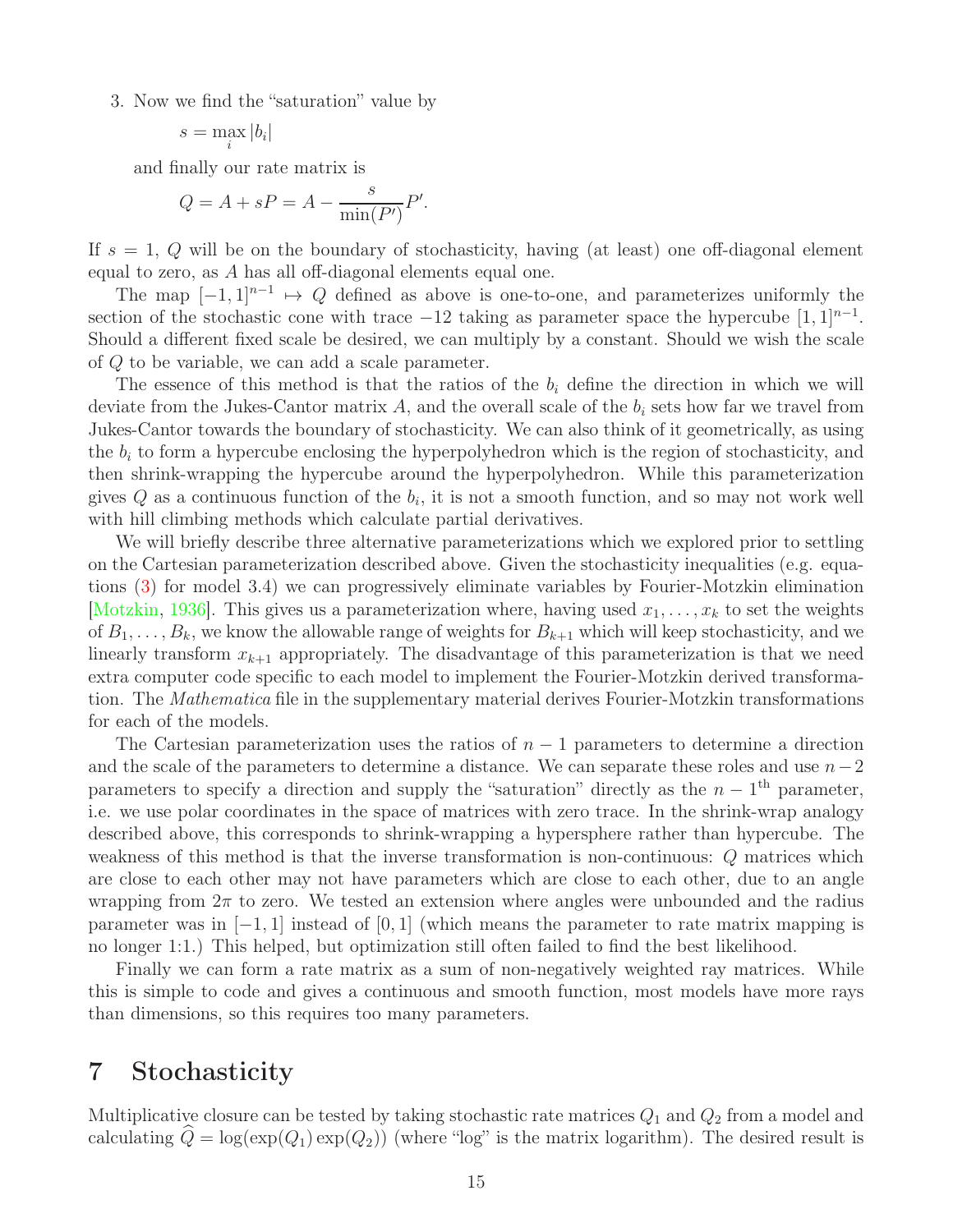| 1 substitution/site    | 5.6a, 6.6, 6.8a, 6.8b, 8.8, 8.10a, 8.10b, 8.16, 8.17, 8.18, 10.12, 10.34 |
|------------------------|--------------------------------------------------------------------------|
| 2 substitution/site    | 5.66, 5.7b, 5.11a, 5.11b, 5.11c, 5.16, 6.7a, 6.7b, 6.17a, 6.17b          |
| 3 substitution/site    | 4.4b, $5.7c$                                                             |
| $>3$ substitution/site | 3.4, 4.5a, 4.5b                                                          |
| never                  | 2.2b, 3.3a, 3.3b, 3.3c, 4.4a                                             |

<span id="page-15-0"></span>Table 5: Approximate levels of saturation of model Markov matrices before their product matrix has significant ( $>5\%$ ) chance of being non-embeddable (i.e. "average" rate matrix Q, as defined in the text, is non-stochastic). Data derived from Monte Carlo simulation.

that  $\widehat{Q}$  be stochastic and in the model.

There are three possible failure modes: (i.) the matrix logarithm can produce complex values, so  $\widehat{Q}$  may be complex and hence not stochastic; (ii.)  $\widehat{Q}$  may be real but not stochastic; or (iii.)  $\widehat{Q}$  may not be in the model. In the Markov chain literature, the property of  $\widehat{Q}$  being stochastic is called "embeddability", and is is discussed at length in the context of phylogenetics and time inhomogeneous DNA models by [Verbyla et al.](#page-19-4) [\[2013\]](#page-19-4). General Lie theory tells us that the last of these failure modes should not be a possibility for a Lie Markov model, however we included this possibility in what follows as a sanity check.

We made a preliminary Monte Carlo investigation to get some feeling for how often these failures occur. For each model, we repeatedly generate two random rate matrices  $Q_1$  and  $Q_2$ within the model and having predetermined trace, and calculate  $\widehat{Q}$ . We determine whether this  $\widehat{Q}$  is stochastic, real, and in the model. As the traces of  $Q_1$  and  $Q_2$  get larger, the chances of non-stochastic (or non-real)  $\hat{Q}$  grows. In table [5,](#page-15-0) we show the level of saturation before about  $5\%$  of random products give a non-stochastic (or non-real)  $\hat{Q}$ . (1 expected substitution per site corresponds to a trace of -4.) By this measure, the worst performing model was 10.12, which achieved this 5% non-embeddability threshold with trace about −3.3. We observed no instances of  $\widehat{Q}$  not being in the model, even when  $\widehat{Q}$  is complex. The procedure for randomly selecting rate matrices from within a model is described in the supplementary material, and the calculations are carried out in the supplementary material Mathematica notebook.

Thus, we see the "local" in the "local multiplicative closure" of Lie Markov models is really quite broad: phylogenies have to be quite deep before non-embeddability potentially becomes an issue, and very deep before the average Q becomes complex. Under most practical circumstances where we would be attempting to reconstruct phylogenies from real data, the Lie Markov models can safely be considered to be simply "multiplicatively closed", without further reference to the "local" condition.

It is natural to expect that the more different  $Q_1$  and  $Q_2$  are, the more likely it is that  $Q$  will be non-stochastic. We tested this on models 6.6, 8.8, 8.10b and 10.12. Using a trace value for  $(Q_1, Q_2)$ which resulted non-embeddability rate close to 50%, we generated a thousand random  $(Q_1, Q_2)$ pairs, then measured the difference  $|Q_1 - Q_2|$  (where  $|\dots|$  indicates the root mean square of offdiagonal elements). The mean difference for non-embeddable pairs was higher than for embeddable pairs, but only by about 0.3 standard deviations, so embeddability is only weakly dependent on the difference between the input rate matrices.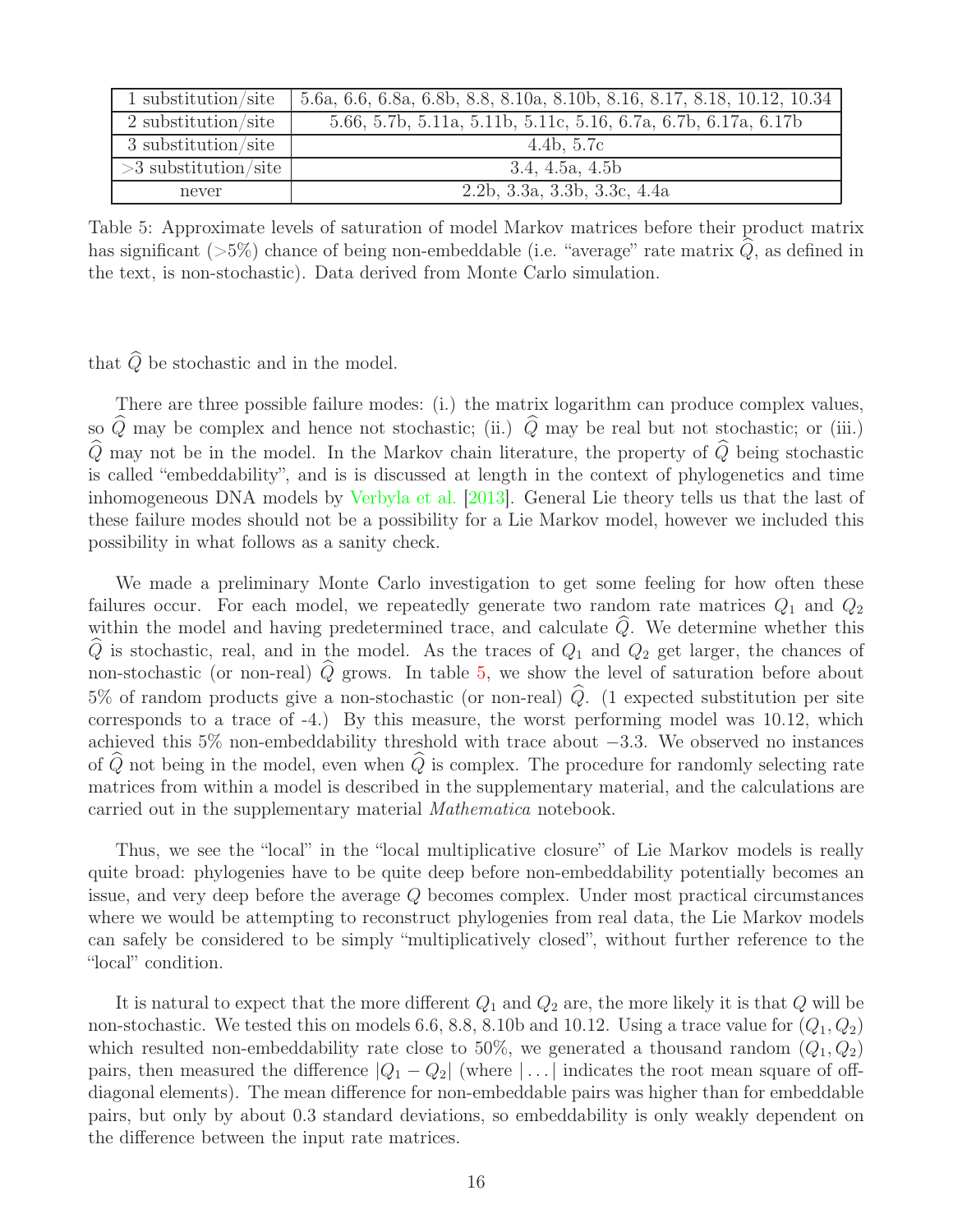### 8 Discussion

If we model DNA mutation as non-homogeneous across a phylogeny, using a model which does not have multiplicative closure leads to a lack of consistency [\[Sumner et al.,](#page-19-0) [2012b\]](#page-19-0). With such a model, applying a single set of model parameters to a given edge cannot reproduce the effects of model parameters varying with time along that edge. The Lie Markov models were developed to avoid this problem [\[Sumner et al.](#page-18-0), [2012a](#page-18-0)]. The fully symmetric Lie Markov models are few in number (1.1 (JC), 3.3a (K3ST), 4.4a (F81) 6.7a (K3ST+F81), 9.20b (doubly stochastic) and 12.12 (GM)). By relaxing the symmetry condition to allow one pairing of DNA bases to be distinguished, we greatly increase the number of available models whilst also allowing for the transition/transversion (RY) distinction which is common in DNA models (e.g. K2ST, HKY). We call the Lie Markov models which allow for the RY distinction the RY Lie Markov models, although we include within this category the models which distinguish the WS and MK base pairings also.

A classification of the RY Lie Markov models was derived in [Fernández-Sánchez et al.](#page-17-3) [\[2014\]](#page-17-3), with emphasize on the mathematical derivation and structure of the models. In addition to the fully symmetric Lie Markov models, a further 32 Lie Markov models were found to exist, most of which are novel. In this paper we have presented the models in a more accessible way, explored their applicability to real data sets, and dealt with implementation issues around how to parameterize the models. For the 31 useful RY Lie Markov models, we also considered allowing alternative base pairs to be distinguished: the WS pairing and the MK pairing. The WS pairing is more natural to consider than RY for sequences where there is no distinction between the DNA strands, as is usually the case for non-coding DNA.

We compared the performance of the Lie Markov models to the standard benchmark of the GTR model and popular submodels. The majority of Lie Markov models are not time reversible, but we argue that in the context of a non-homogeneous mutation process, time reversibility has already been lost, so, beyond algorithmic details, this is not a modeling disadvantage.

We tested the models on a diverse set of Eukaryotic DNA data sets. For each data set, we fixed the tree topology and then optimized the log likelihood over model parameters and branch lengths. The optimal log likelihoods of the models were compared via the Bayesian information criterion. A selection of more traditional time reversible models were included in the analysis for purposes of comparison. The results show that the RY Lie Markov models are biologically plausible, with five of the seven data sets selecting a Lie Markov model as the optimal model (although in one case, the model is the previously studied General Markov model). One data set (of buttercup chloroplast mostly intergenic DNA) stood out from the rest as strongly favouring the MK Lie Markov models.

We have shown how the basis matrix structure of the RY Lie Markov models determines the nesting relationships of the models, and the equilibrium base frequencies that the models can generate. Additionally, when implementing the Lie Markov models, the problem of parameterizing the space of stochastic rate matrices is non-trivial. We have presented a parameteriziation which successfully achieves this, with relative simplicity.

The theoretical results of [Sumner et al.](#page-18-0) [\[2012a\]](#page-18-0) and [Fernández-Sánchez et al.](#page-17-3) [\[2014\]](#page-17-3) prove only that the Lie Markov models have "local multiplicative closure". This means that the "average" rate matrix of a time varying process can be non-stochastic or even complex. We performed some Monte Carlo simulations to conclude that multiplicative closure (i.e. a real, stochastic average rate matrix) is very likely to be maintained in all phylogenetic analyses excepting those with very deep divergences (for which, as sequences are nearly uncorrelated across deep divergence, the choice of model is not very important anyhow).

Our future plans include testing the models in a non-time-homogeneous context, performing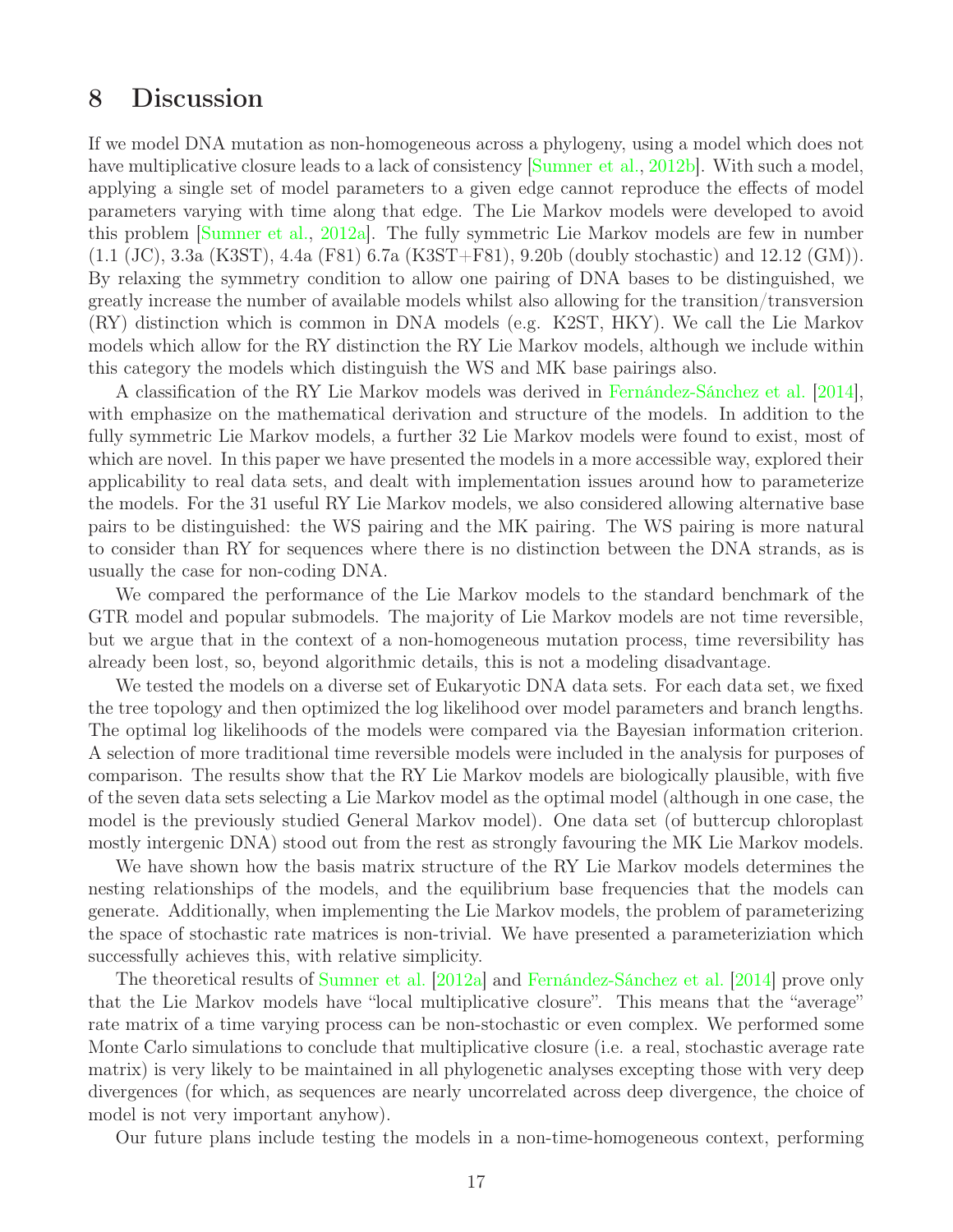likelihood analysis on many more data sets, and expanding the range of software which implements the models.

# 9 Software

The program used to generate data for Tables [3](#page-7-0) and [4](#page-8-0) was written in Java and uses a modified version of the PAL library [Drummond and Strimmer](#page-17-6) [\[2001](#page-17-6)]. It is available on request from the lead author, but we caution that this is research rather than production software, not designed for ease of use or robustness. We are in the process of coding a reference implementation of the Lie Markov models as a Beast2 plugin. Should the reader wish to implement the models in your own software, we are happy to assist.

# Supplementary Material

Supplementary tables contain a more complete listing of BIC values and ranking of models, and independent reparameterizations for each model. Additional supplementary files are a spreadsheet of all the likelihood values plus AICc as well as BIC calculations, a Mathematica notebook which derives the independent reparameterizations, the Java code used to calculate the likelihoods, and Beast2 plug-in code.

## References

- <span id="page-17-2"></span>H. Akaike. A new look at the statistical model identification. IEEE Trans. Automatic Control, AC-19:716–732, 1974. doi: 10.1109/TAC.1974.1100705.
- <span id="page-17-1"></span>D. Barry and J. Hartigan. Statistical analysis of hominoid molecular evolution. *Statistical Science*, pages 191–207, 1987.
- <span id="page-17-5"></span>M. Casanellas and S. Sullivant. The strand symmetric model. In L. Pachter, editor, Algebraic Statistics for Computational Biology, chapter 16, pages 305–321. Cambridge University Press, 2005. doi: 10.1017/CBO9780511610684.020.
- <span id="page-17-4"></span>D. Darriba, G. L. Taboada, R. Doallo, and D. Posada. jModelTest 2: more models, new heuristics and parallel computing. Nature Methods, 9(8):772, 2012. doi: http://dx.doi.org/10.1038/nmeth. 2109.
- <span id="page-17-6"></span>A. Drummond and K. Strimmer. PAL: an object-oriented programming library for molecular evolution and phylogenetics. *Bioinformatics*, 17(7):662–663, 2001. doi: 10.1093/bioinformatics/ 17.7.662.
- <span id="page-17-0"></span>J. Felsenstein. Evolutionary trees from DNA sequences: a maximum likelihood approach. Journal of Molecular Evolution, 17(6):368–376, 1981. doi: 10.1007/BF01731581.
- <span id="page-17-3"></span>J. Fernández-Sánchez, J. G. Sumner, P. D. Jarvis, and M. D. Woodhams. Lie Markov models with purine/pyrimidine symmetry. Journal of Mathematical Biology, pages 1–37, 2014. ISSN 0303-6812. doi: 10.1007/s00285-014-0773-z. URL [http://dx.doi.org/10.1007/](http://dx.doi.org/10.1007/s00285-014-0773-z) [s00285-014-0773-z](http://dx.doi.org/10.1007/s00285-014-0773-z).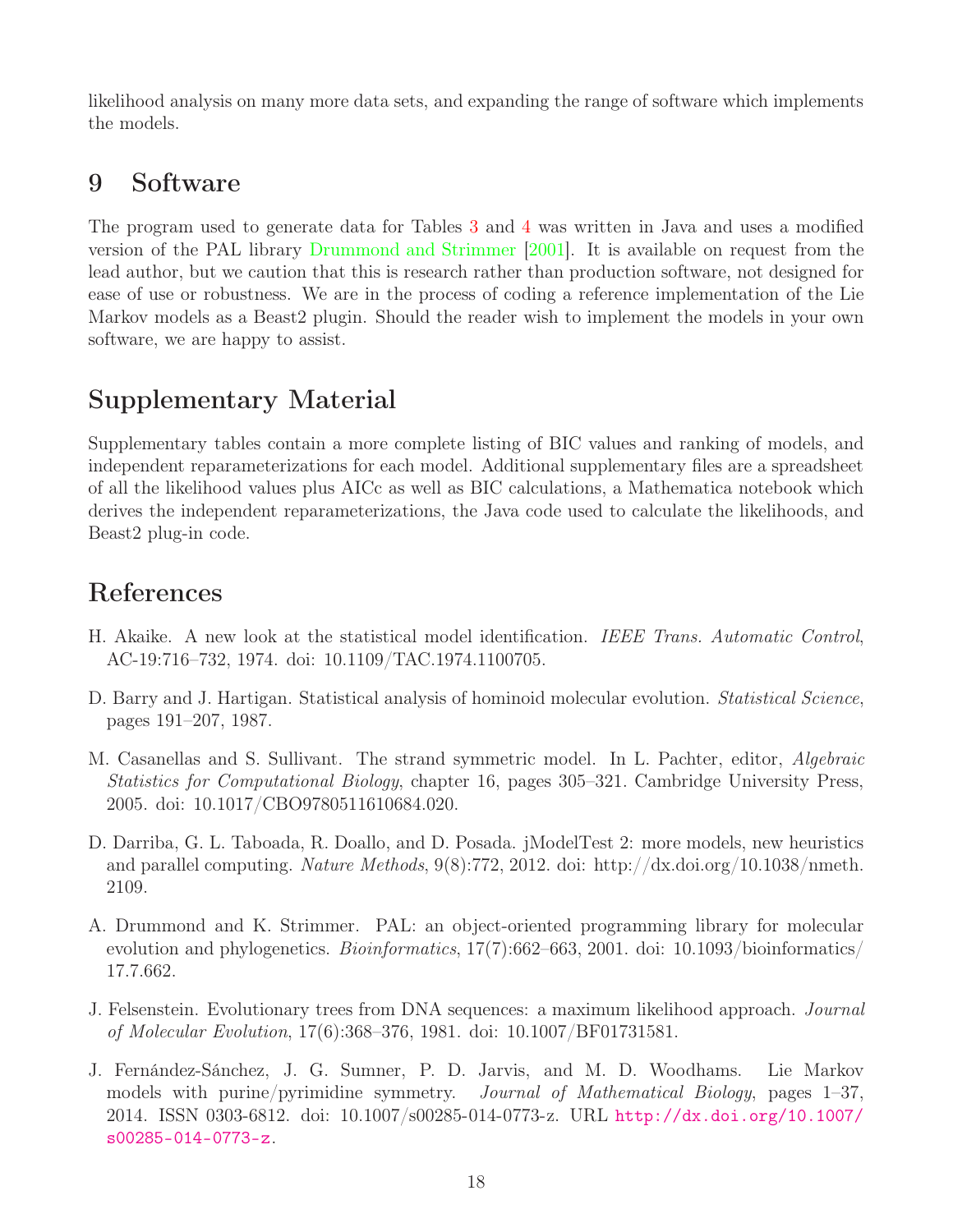- <span id="page-18-7"></span>V. V. Goremykin, B. Holland, K. I. Hirsch-Ernst, and F. H. Hellwig. Analysis of Acorus calamus chloroplast genome and its phylogenetic implications. Mol. Biol. Evol., 22(9):1813–1822, 2005. doi: 10.1093/molbev/msi173.
- <span id="page-18-4"></span>M. Hasegawa, H. Kishino, and T.-a. Yano. Dating of the human-ape splitting by a molecular clock of mitochondrial DNA. Journal of Molecular Evolution, 22(2):160–174, 1985. ISSN 0022-2844. doi: 10.1007/BF02101694. URL <http://dx.doi.org/10.1007/BF02101694>.
- <span id="page-18-8"></span>B. R. Holland, H. G. Spencer, T. H. Worthy, and M. Kennedy. Identifying cliques of convergent characters: Concerted evolution in the cormorants and shags. Syst. Biol., 59(4):433–445, 2010. doi: 10.1093/sysbio/syq023.
- <span id="page-18-13"></span>C. M. Hurvich and C.-L. Tsai. Regression and time series model selection in small samples. Biometrika, 76(2):297–307, 1989. doi: 10.1093/biomet/76.2.297.
- <span id="page-18-6"></span>M. Ingman, S. P. H. Kaessmann, and U. Gyllenstern. Mitochondrial genome variation and the origin of modern humans. Nature, 408:708–713, 2000.
- <span id="page-18-10"></span>S. Joly, P. A. McLenachan, and P. J. Lockhart. A statistical approach for distinguishing hybridization and incomplete lineage sorting. The American Naturalist, 174(2):E54–E70, 2009. doi: 10.1086/600082.
- <span id="page-18-1"></span>T. H. Jukes and C. R. Cantor. Evolution of Protein Molecules. Academic Press, 1969.
- <span id="page-18-3"></span>M. Kimura. A simple method for estimating evolutionary rates of base substitutions through comparative studies of nucleotide sequences. Journal of Molecular Evolution, 16(2):111–120, 1980. ISSN 0022-2844. doi: 10.1007/BF01731581. URL <http://dx.doi.org/10.1007/BF01731581>.
- <span id="page-18-2"></span>M. Kimura. Estimation of evolutionary distances between homologous nucleotide sequences. Proceedings of the National Academy of Sciences, 78(1):454–458, 1981. URL [http://www.pnas.](http://www.pnas.org/content/78/1/454.abstract) [org/content/78/1/454.abstract](http://www.pnas.org/content/78/1/454.abstract).
- <span id="page-18-14"></span>T. S. Motzkin. Beiträge zur Theorie der linearen Ungleichungen. PhD thesis, University of Basel, 1936. Reprinted in Theodore S. Motzkin: selected papers (D. Cantor et al., eds.), Birkhäuser, Boston, 1983.
- <span id="page-18-11"></span>M. J. Phillips, G. C. Gibb, E. A. Crimp, and D. Penny. Tinamous and moa flock together: Mitochondrial genome sequence analysis reveals independent losses of flight among ratites. Syst. Biol., 59(1):90–107, 2010. doi: 10.1093/sysbio/syp079.
- <span id="page-18-5"></span>D. Posada and K. A. Crandall. MODELTEST: testing the model of DNA substitution. *Bioinfor*matics, 14(9):817–818, 1998. doi: 10.1093/bioinformatics/14.9.817.
- <span id="page-18-9"></span>A. Rokas, B. L. Williams, N. King, and S. B. Carroll. Genome-scale approaches to resolving incongruence in molecular phylogenies. Nature, 425:798–804, 2003.
- <span id="page-18-12"></span>G. Schwarz. Estimating the dimension of a model. Annals of Statistics, 6(2):461–464, 1978. doi: 10.1214/aos/1176344136.
- <span id="page-18-0"></span>J. G. Sumner, J. Fernández-Sánchez, and P. D. Jarvis. Lie Markov models. J. Theor. Biol., 298: 16–31, 2012a.